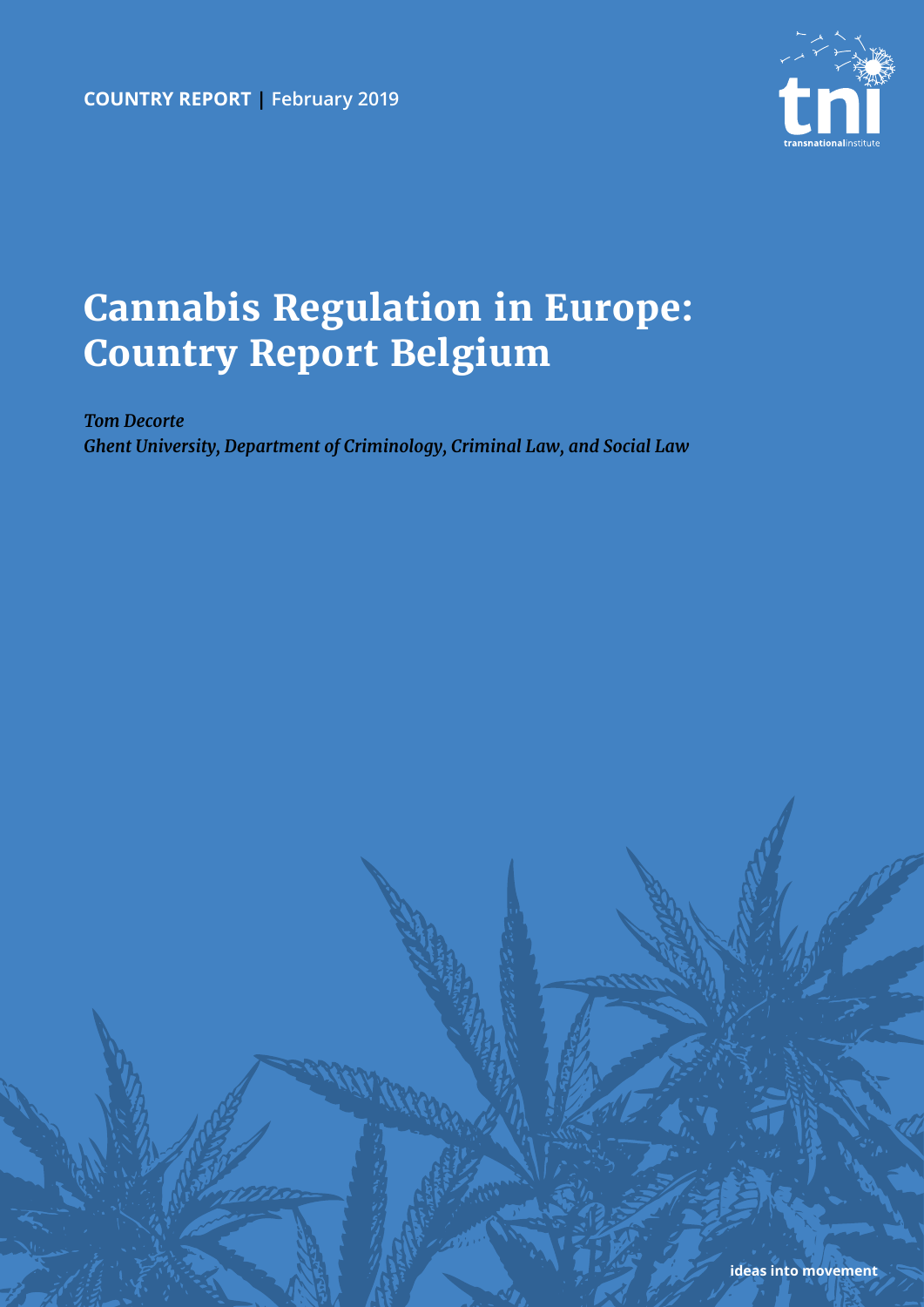# **Policy analysis: the Belgian cannabis policy**

### **Belgium within an international and European context**

Due to globalisation, drug policy is largely viewed as essentially an international matter. International treaties formulated in the United Nations (UN), the European Union (EU) and European Council (EC) do not allow for the large-scale production, distribution or trade of cannabis for recreational or medicinal purposes (Fijnaut & de Ruyver, 2014) . Throughout the development of its drug policy, Belgium has always operated within the frameworks of international and European policy. The country does, however, have own nuances in its drug policy, making the illicit traffic and distribution of psychotropic substances of any kind (including cannabis) illegal. Furthermore, Belgium is bound to the Schengen Agreement and should thus act as a 'good neighbour' to other Schengen countries.

Within these bodies, there have been attempts to discuss the question of legalising cannabis, although most individual member states are still opposed to such a reform – which impedes the discussion as such – whereas international and European bodies have few tools to impose a new overarching drug policy. The support of these individual member states is essential if there are to be any changes put in motion at these levels. The standpoint of Belgium's current federal government is clear on this matter and there is no domestic support for such an international or European endeavour. This does not necessarily mean that it is impossible for Belgium to organise a different model of regulation in its own right. In policy terms, however, this is not under current consideration. Local elections were held in 2018, and national elections will be held in 2019. Changes (or their absence) in our domestic drug policy will depend on the outcome of these election.

# **A brief history of Belgian drug policy**

### **From 1921 until 1975: early developments**

The Belgian law concerning the traffic in toxic substances, hypnotics, narcotics, disinfectants and antiseptics dates back to 24 February 1921. The criminalisation of drugs and their possession was largely influenced by international developments (Guillain 2003), the Belgian anti-alcoholic movement supported by Minister of Justice Emile Vandervelde and the social defence framework (De Ruyver, 1988).

At the end of the nineteenth and the beginning of the twentieth century, policy-makers started to believe in scientific rationality as a key to solving problems (Hoppe, 1999). The positivist school (e.g. Lombroso), which adopted a more empirical, scientific approach, claimed to have discovered the existence of criminal types whose behaviour was determined by their biological, psychological, and social environment rather than on a rational calculus (individual responsibility). Positivists concentrated on the criminal rather than the crime. The criminal justice system had to determine whether the offender was the perpetrator of an act and then to apply measures to protect society from dangerous and habitual criminals (social defence).

The Belgian criminal justice system owes much to the influence of Adolphe Prins. The doctrine of social defence focused on crime as a human (individual) as well as social problem, is not easily addressed by legal regulation. Punishment should not only deter criminal offences but should also aim for the offender's re-socialisation (and re-education) (Christiaensen, 1993). This doctrine influenced several Belgian ministers and was at the origin of the first Belgian drug law.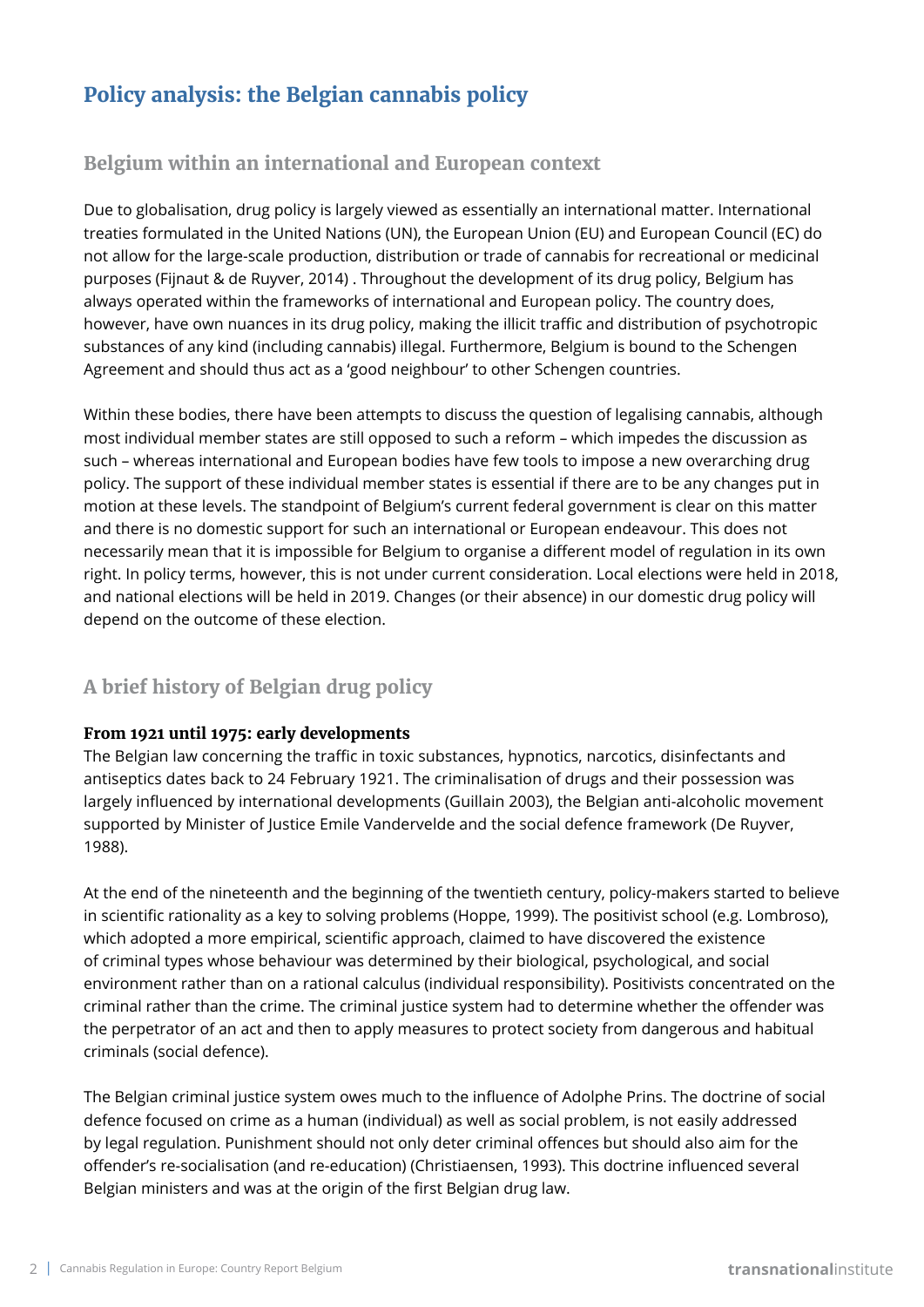Within the framework of the state's responsibility to protect society, at the end of the nineteenth century, as an elected Member of Parliament, Vandervelde believed that alcoholism perpetuated the social misery of the working classes and immobilised social and economic relations. This prepared the ground for future legislation (De Ruyver, 1988). The Law of 29 August 1919 (also known as the Vandervelde Law) prohibited the sale and consumption of alcohol in public houses, while domestic consumption was allowed (under certain circumstances). Concerns were soon raised that this prohibition had led to a shift to using other drugs like cocaine and morphine even though studies showed that the increase in drug-taking was rather a consequence of World War I and appeared among the higher classes (De Ruyver, 1988; Fijnaut and De Ruyver, 2014). Nevertheless, Vandervelde also supported a strong response to the use of other drugs than alcohol, which directly led to the realisation of the new Belgian Law of 24 February 1921 (De Ruyver, 1988; Fijnaut and De Ruyver, 2014).

In the same period, international attention focused on the drug phenomenon at the Opium Conferences in Shangai and The Hague (De Ruyver, 1988). Like several other countries, Belgium ratified the International Opium Convention in 1912 because of the moral value inherent in this international commitment and the importance of being associated with it. Although there was little anxiety about any problem of drug use at the time of the International Opium Convention in 1912, some concerns were raised at the time of the ratification (De Ruyver, 1988; Todts, 2004). For instance, some registrations showed that 2-3 per cent of Belgian prisoners (in some prisons up to 6 per cent) were addicted to cocaine. As a result, for the first time emotions ran high in the parliamentary debate: *'The Government is almost completely disarmed by the fatal drug abuse that occurs in all classes of our population'* (*Hand*. Kamer 1920-1921, 21 December 1920, 108/1). Ratification required Belgium to act, which it did with the Law of 24 February 1921 and the Royal Decree of 31 December 1930 (Cesoni, 2008; Fijnaut and De Ruyver, 2014).

For several years, the Law of 24 February 1921 was an instrument against drug trafficking and drug addiction, but more than alcohol use, the drug phenomenon is a complex, international phenomenon. The internationalisation of the production of drugs continued to grow and there was an increasing demand (De Ruyver, Vermeulen and Vander Beken, 2002). During the following period, influenced by the strong prohibitive advocacy by the United States, several multilateral drug-control treaties were established. The United Nations Single Convention on Narcotic Drugs (New York, 1961) was an important consolidation of these multilateral drug-control treaties and the prohibitionist international drug-control system. In other words, this Convention streamlined and tightened the controls on the production, use and distribution of illicit narcotics (De Ruyver, Vermeulen and Vander Beken, 2002). In particular, possession of cannabis was placed under the strictest control regime in the Convention (similar to cocaine and heroin), on the basis that it was widely abused. The 1961 treaty also created the International Narcotics Control Board (INCB) to collate the parties' legal drug requirements and to monitor legitimate trade.

In the 1960s, drug use exploded around the world, most notably in developed Western nations. As the increase was closely related to the pervasive use and availability of synthetic, psychotropic substances such as amphetamines, barbiturates, and LSD, the United Nations Convention on Psychotropic Substances (Vienna 1971) was established. Dealing with psychotropic substances next to narcotics, it formed a companion instrument of the 1961 Convention (De Ruyver, Vermeulen and Vander Beken, 2002).

In Belgium, media increasingly reported on the surprising rise in drug use among the population (De Ruyver, 2005). In his analysis of the criminal policy of Socialist Minister of Justice Alfons Vranckx (SP, Flemish Socialists), De Ruyver (1988) showed that drug policy-making was primarily based on emotional and political motivations inspired and stimulated by the media. Scientific input into the policy-making process received less attention mainly because, in this period of social and economic reconstruction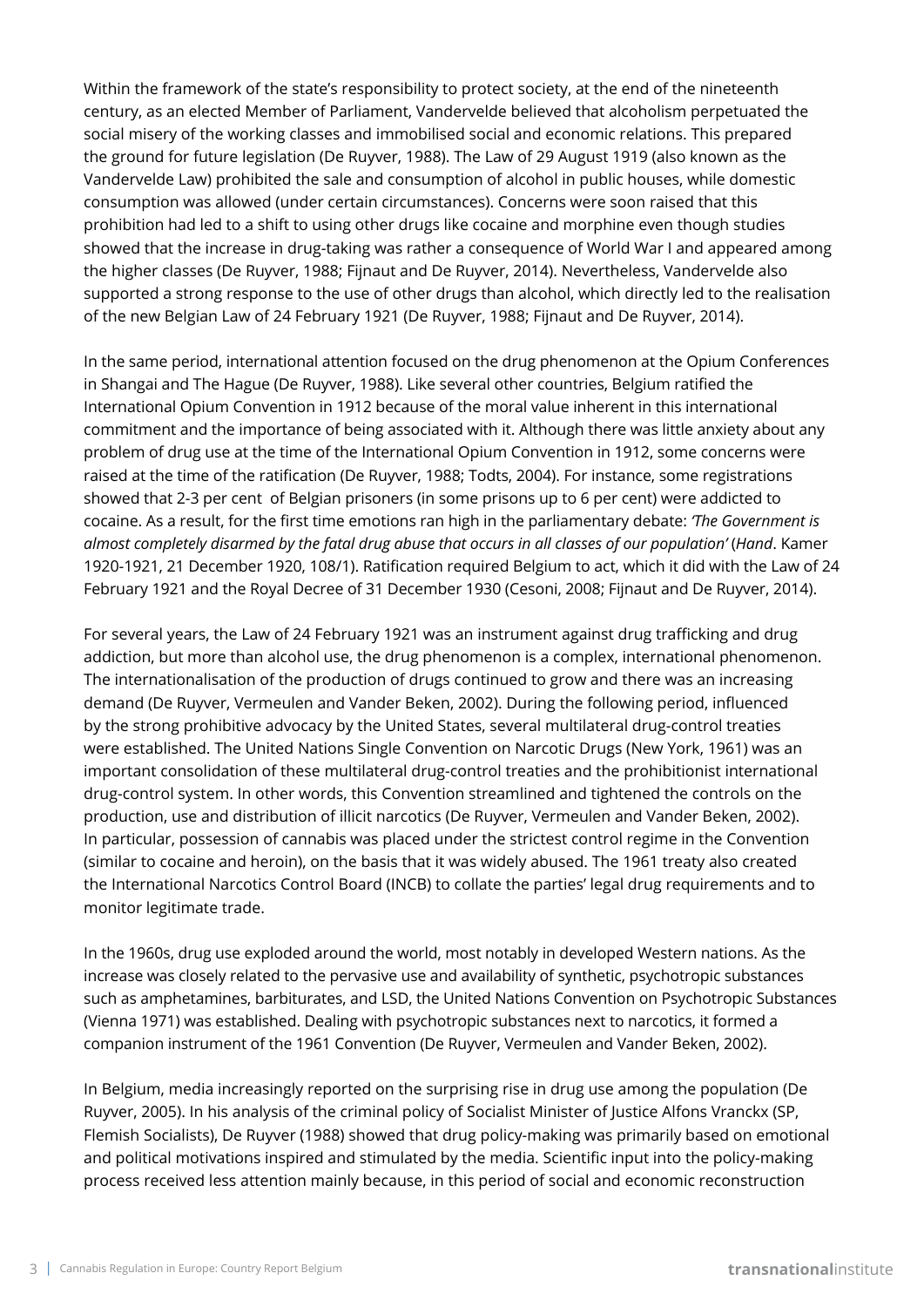(after two World Wars and an economic crisis), it was argued that scientific knowledge was fallible (De Ruyver 1988). For instance, the stepping-stone theory (Cohen and Sas, 1997), which argues that people who use alcohol or marijuana will probably go on to use drugs such as cocaine or heroin, was the basis of the framework regarding drugs. Although this theory was widely rejected by scientists because of the lack of evidence supporting any causality claim, it won considerable support among policy-makers, the media and public opinion (De Ruyver, 1988; 2005). Furthermore, other initiatives taken by criminologists to discuss and improve the relationship between science and policy were largely ignored. For instance, a Dutch working group, under the leadership of Professor Louk Hulsman, discussed the direction of the drug policy in 1971. The working group expressed its concerns about the misinformation generated by the selective attention presented by the media, public opinion and policy-makers (De Ruyver, 1988). As a second example, in 1978, a conference entitled 'Criminal law and scientific research' was organised by several scientists in order to get a view of and to improve the existing cooperation between science and police, justice and the prison system (Geeroms, 1978). Another important initiative was the publication of the book *Drugs: Substances, people and society* during the emotional polemic about drug use in the 1960-1970s. Casselman, De Schepper and Nuyens (1971) strongly believed in the relevance, usefulness and application of academic knowledge. The authors provided an innovative, multidisciplinary policy perspective on drugs that took into account: the drug, set and setting (instead of a purely repressive approach) (Zinberg, 1984; Goethals, Hutsebaut and Vervaeke, 2005). Nevertheless, during the 1960s and 1970s, the problem of drug use in Belgium was mainly created and maintained by the media and policy-makers as well as inspired by the *War on Drugs* framework of the United States (De Ruyver, 1988). Panicked reactions had no profound scientific base, except for some official statistics which simply represented the ability of the criminal justice system to detect, define and process criminal activity (Fijnaut and De Ruyver, 2014).

Except for some small modifications (i.e. penalising some new products like LSD or amphetamines), there were few changes to the Belgian legislative, prosecution or policy framework between 1921 and 1975. However, due to an increasing fear of an uncontrollable drug epidemic at the international level and Belgium's ratification of the 1961 United Nations Single Convention on Narcotic Drugs as well as the 1971 United Nations Convention on Psychotropic Substances, Belgian policy-makers decided to adopt a stricter legislative framework in the 1970s (Todts, 2004), but there was little discussion about the idea that all illegal drugs had to be treated in the same way<sup>1</sup> (Fijnaut and De Ruyver, 2014).

The basic Belgian law of 1921 was modified by the Law of 9 July 1975 due to a growing concern by the judicial authorities about drug use and its punishment. Possession of drugs remained prohibited; the concept of aggravating circumstances (e.g. drug use by minors or in groups) was implemented; a denunciation clause was included; cannabis was classified like other illicit drugs; and a strong enforcement to stop drug trafficking was the main focus (De Ruyver, 1988). Minister of Justice Alfons Vranckx (SP, Flemish Socialists), who submitted the original proposition together with Minister of Public Health Louis Nam che (PS, French-speaking Socialists), did question the point of punishing drug use, looking into the underlying socio-cultural factors and advocating treatment for users. In particular, by introducing some amendments, he sought the adoption of a compulsory treatment strategy for drug users in the criminal justice system (De Ruyver, 1988). Eventually, the amendment establishing compulsory treatment was rejected and replaced by an extension of the modalities of the Law of 29 June 1964 regarding probation for drug users.2 As a result, the Law of 9 July 1975 was caught between two stools: a stronger enforcement agenda, and a desire for a different approach – that of treatment for and rehabilitation of drug users (Cesoni, 2008).

Despite international and national efforts, drug problems seemed to increase around the world during the 1980s. In Belgium, a growing fear of the rising drug problem was caused by an enormous increase in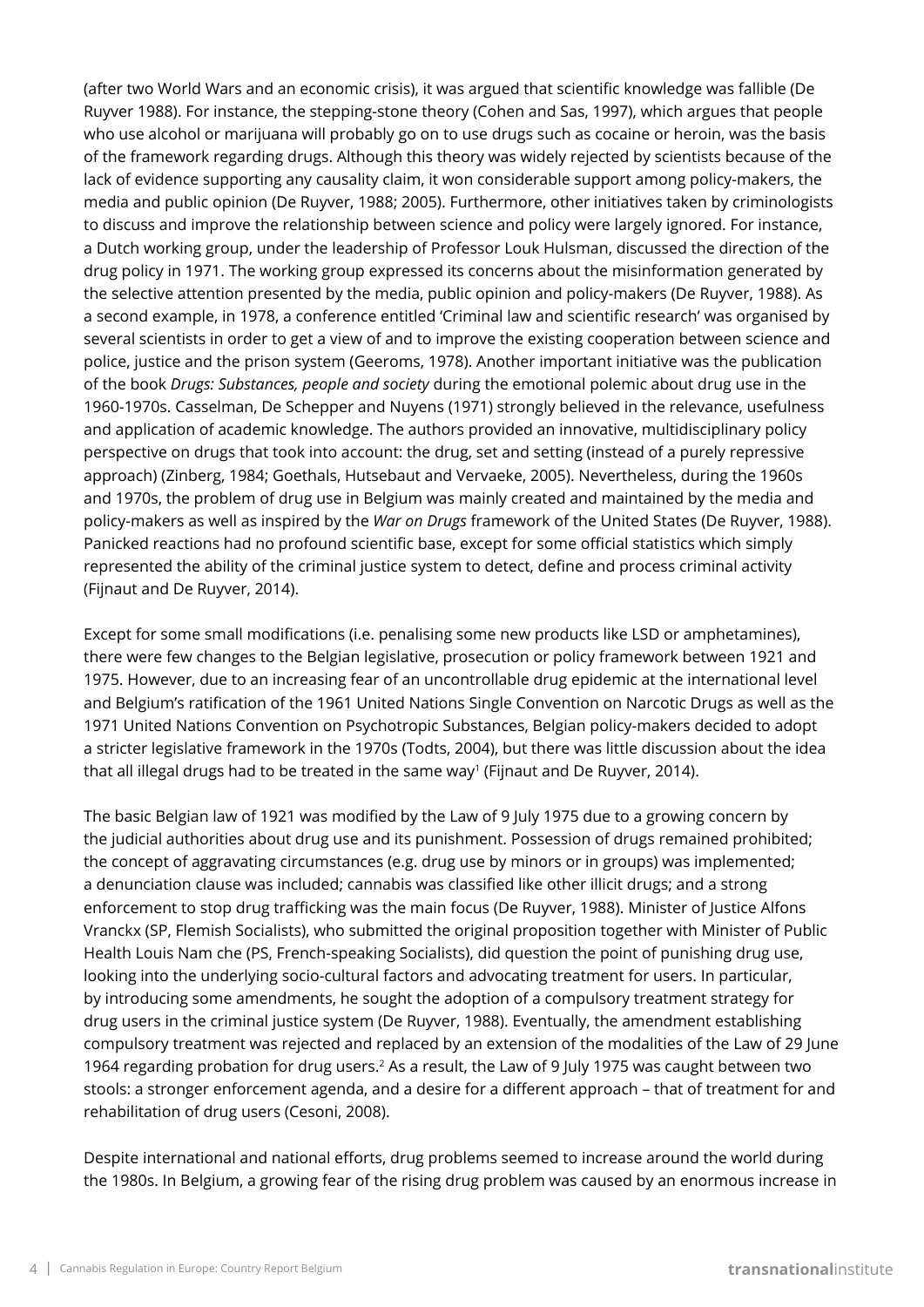prosecutions across several jurisdictions, the fast spread of infectious diseases (HIV and hepatitis B and C) among intravenous drug users, increasing feelings of insecurity regarding the criminal consequences of drug use and a declining belief in justice (e.g. because of the lack of police and judicial actions towards the *Gang of Nijvel*) <sup>3</sup> (Todts, 2004). In other words, drug use was increasingly considered as a major cause of crime and social infectious diseases and a source of fear in some neighbourhoods (Cartuyvels and Hebberecht, 2002).

In this context, in 1988, the United Nations Convention against Illegal traffic in Narcotic drugs and Psychotropic Substances was established (Vienna, 1988), which provided additional comprehensive measures against drug trafficking, including provisions against money laundering and the diversion of precursor chemicals. In addition, in 1985, the Schengen Agreement governing the free movement of persons, goods and services, was established. One of its goals was to improve cooperation between judicial and police services across the EU. Some elements focused specifically on the drug issue (Guillain and Marchand, 1998). In particular, the 1985 Schengen Agreement stipulated that the five original Schengen countries (Belgium, Luxembourg, the Netherlands, Germany and France) had to target illegal drug traffic vigorously as well as to coordinate their actions efficiently.

In this context, the Agreement also aimed to harmonise the legislation on drugs among the Schengen countries. However, this original compromise proved inadequate: the harmonisation of legislation on drugs appeared to be a stumbling block as it was not clear which national legislation or practice should be adopted as the standard (e.g. the liberal policy of the Netherlands or the stricter policy of France). Ongoing debate, with France taking the lead, speculated on the negative consequences of Dutch drug policy (Fijnaut and De Ruyver, 2008; De Ruyver et al., 2010). As a compromise, the 1990 Schengen Convention, applying the 1985 Schengen Agreement, adopted some new stipulations (Articles 70-76). For instance, a permanent working group was set up to monitor the situation in the Schengen area, and a political solution to the harmonisation issue was found by invoking the former UN drugs conventions. In particular, member states were expected to take criminal and/or administrative measures to tackle illegal production and trafficking of drugs (including cannabis) as well as possession for the purpose of illegal sale or export. At the same time, a general agreement was included stating that if a country's drugs policy deviates from that of others, all parties must take measures to limit the impact of this discrepancy on those other countries.4 Here, only an implicit link was made to the Dutch *coffee-shop*  model. Nevertheless, until the Schengen Convention was formally ratified in 1995, the discussions continued, especially regarding the (negative consequences of the) divergent policy of the Netherlands and its formal recognition by the other Schengen countries.

### **Beginning of the 1990s: focus on insecurity**

The report of the Parliamentary Inquiry Commission on the struggle against banditism and terrorism<sup>5</sup> had prompted the Federal Government Martens VIII (1988-1991), a coalition of CVP/PSC, SP/PS, VU (i.e. Coalition of Flemish and French-speaking Christian Democrats, Flemish and French-speaking Socialists and Flemish Nationalists), to take action. In 1990, the programme for maintaining order, the citizens' security and curbing crime (i.e. Pinksterplan or Whitsuntide Plan) was announced. Within this framework, the Federal Minister for Internal Affairs, Louis Tobback (SP, Flemish Socialists), outlined a *prevention* policy under which the local administrative authorities were held responsible for the expansion and implementation of an integrated, local prevention policy (Beyens et al., 2001; Cartuyvels and Hebberecht, 2002).

The implementation of the Pinksterplan was facilitated by the Federal elections of 24 November 1991 (so-called black Sunday). The rise of the extreme right parties (Vlaams Blok (Flemish extreme right party),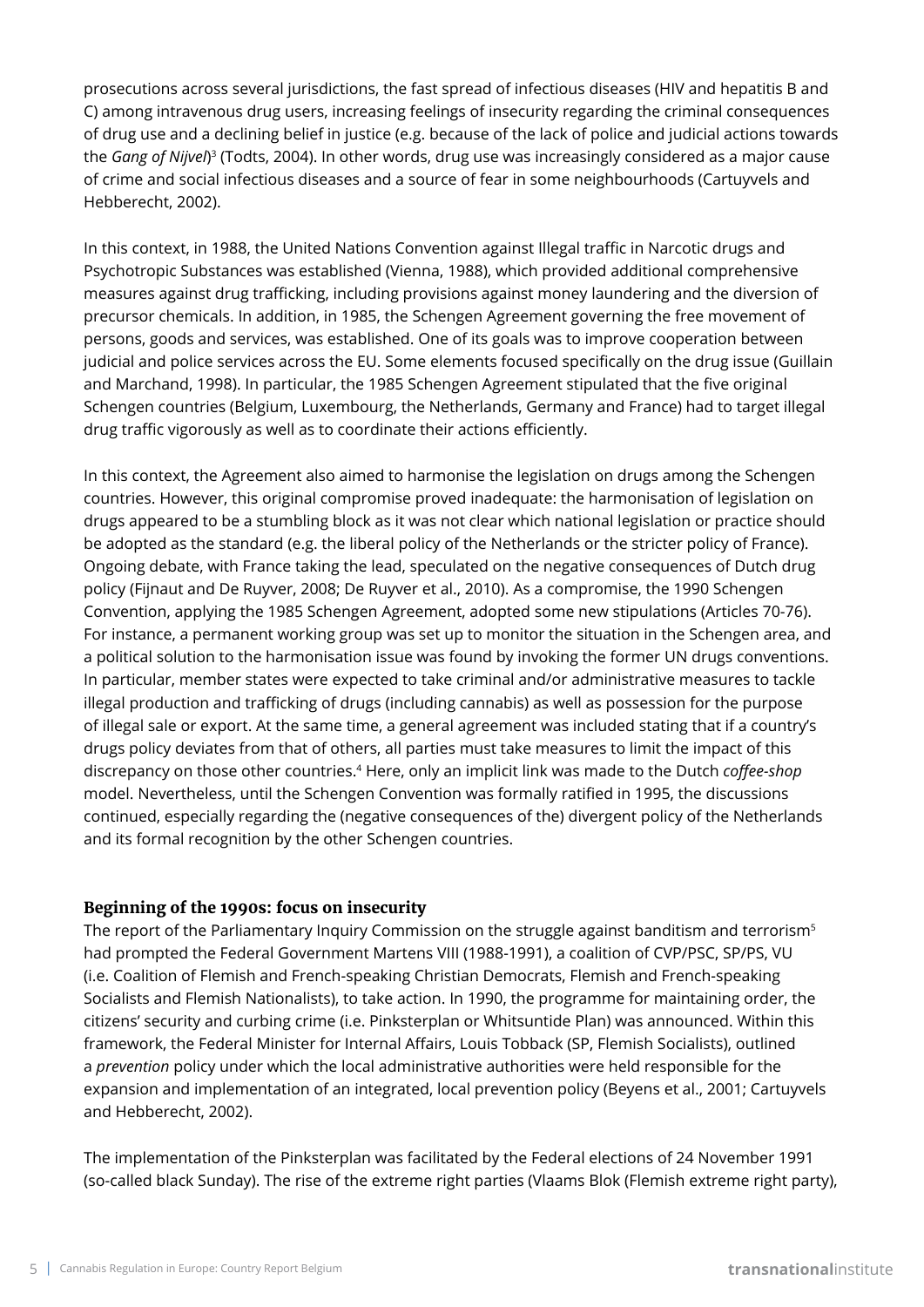Front National (French-speaking extreme right party)) in the large and middle-sized cities was a tangible illustration of the growing political legitimacy problem. As a result, the 1992 Federal Government Policy Statement, put forward by the new Prime Minister Jean-Luc Dehaene (CVP, Flemish Christian Democrats) in the House of Representatives, emphasised the importance of guaranteeding citizens' security (Federal Government, 1992). An improvement in community relations with the police was seen as one of the major means to restore confidence.

Shortly thereafter, *security contracts* (hinged on both a prevention section and a police section) were drawn up with the country's five largest cities (i.e. Antwerp, Brussels, Charleroi, Liège, Ghent) and *prevention contracts* (only a prevention section) were implemented in 23 towns that were less problematic in terms of security. By means of subsidising projects, the Federal Government (i.e. Ministry of Internal Affairs) aimed to help the cities fight insecurity and to improve local living conditions. Within this framework, the Permanent Secretariat for Prevention Policy<sup>6</sup> was established in 1994, in charge of supporting, coordinating and evaluating these **security and prevention contracts** (Cartuyvels and Hebberecht, 2002). These contracts were renewed and their number grew during the following years.

Interest in the use of illegal substances was one key element of the security policy as envisaged by the 1992 Government Agreement put forward by the new Prime Minister, Jean-Luc Dehaene (CVP, Flemish Christian Democrats), which stated that *'Drug use causes an increasing amount of criminality. The struggle against drug traffic must be oriented towards the supply and demand of drugs and must contain a better prevention, a more efficient repression and a better medical treatment in prisons'*. *S*ome large cities (especially in the French-speaking part of Belgium: Liège, Charleroi, Mons) were confronted with a steep rise in frequently recurrent crime, seriously affecting the quality of life in a number of neighbourhoods (Guillain, 2003). Even though this was not backed up by scientific data, police officers supported the idea that problematic drug users were responsible for the increase in crime and public nuisance.

At the same time, drug use (especially *new* drugs like XTC) became more visible in certain (youth) cultures (BIRN 2000). Accordingly, **media attention** focused on drug use in mega-clubs as well as on the link between drug use and crime due to the high political attention to crime and insecurity at that time (Guillain, 2003).

There was an increasing pressure for a comprehensive drug policy caused by the intensification of the supply of both legal and illegal drugs (in quantity and variety), increasing demand, and the supposed increase in drug-related property crimes. This particular pressure, together with the availability of government funds, inspired the formalisation of drug-prevention and security contracts between the Federal Government and the cities. Accordingly, in a new development localities could request additional subsidies to finance new projects linked to the *security contract*, such as support for alternative criminal sentences (section justice) or the prevention of drug addiction (section drugs) (Hebberecht, 2004). In particular, the municipalities were allowed to establish projects with regard to drug prevention, drug treatment and local drug coordination (Verslag namens de Parlementaire Werkgroep belast met het bestuderen van de drugproblematiek, *Parl.St.* Kamer, 1996-1997, 1062/1-3; De Ruyver et al., 2004). For instance, the emergence of local medical–social treatment centres (MSOCs) for drug users, mobile drug-treatment centres and outreach projects were financed through contracts with the Ministries of Interior and Social Affairs. Also (smaller) municipalities without a security (or prevention) contract had the opportunity to implement projects related to drug prevention or drug treatment and to recruit staff like outreach workers or prevention workers (these contracts were called **drug plans** or **drug plan contracts**) (Hebberecht, 2009). The government began to fund more services in response to research findings related to, for instance, the efficiency of the distribution of methadone to heroin addicts (De Ruyver, Van Bouchautte and Reisinger, 1993) or the link between poverty, drug use and criminality (De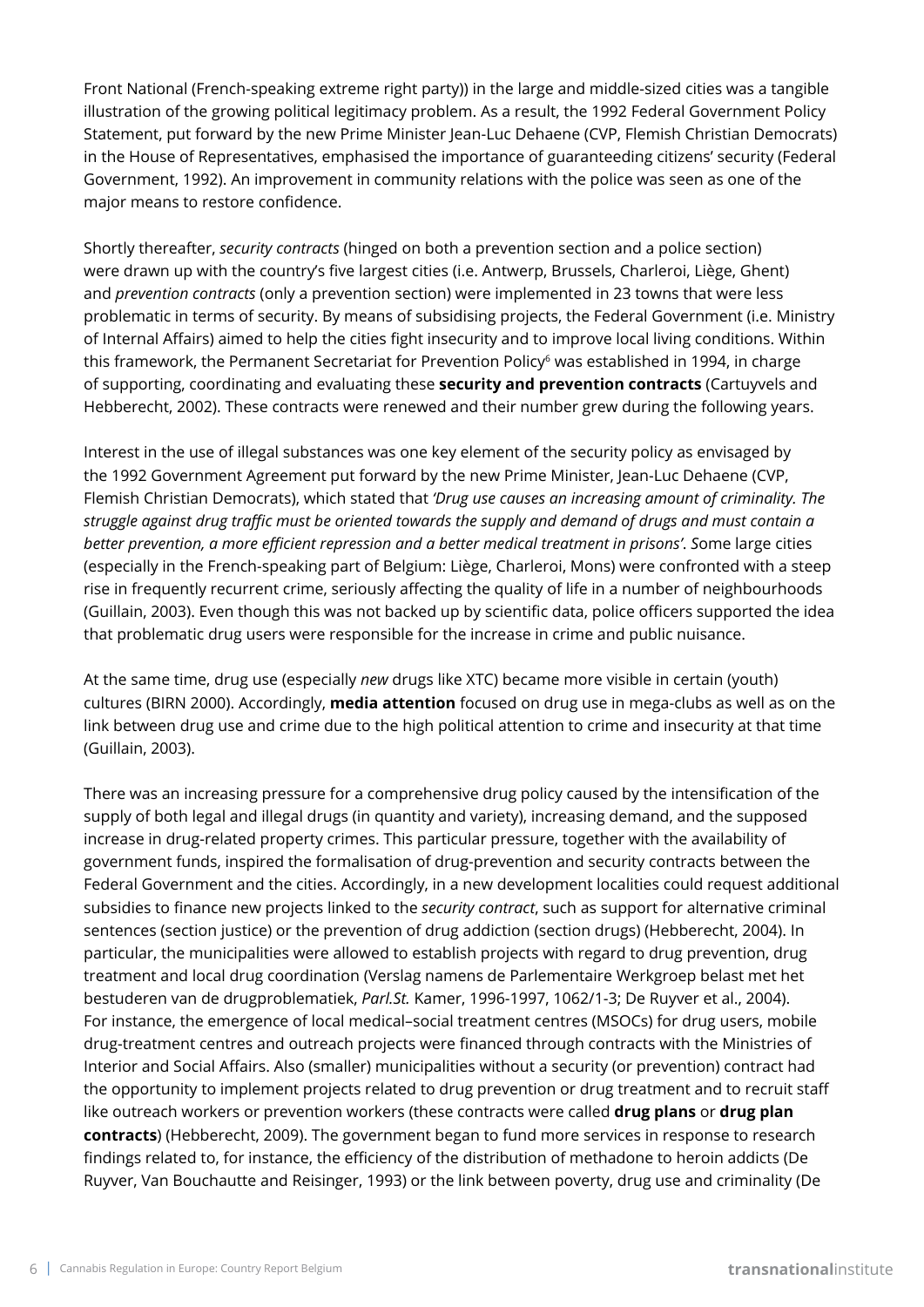Ruyver et al., 1992). While these contracts were financed by the Belgian Federal Public Service Home Affairs as responses to crime and delinquency, drug treatment and prevention logically became part of the security discourse used by the Federal Government.

Generally, for the first time, attention was paid to the **problem of drugs as a social and health problem**. Due to the increase in problematic drug use in major cities (often linked with intravenous use, HIV, and mortality), political interest raised in low-threshold harm-reduction initiatives like MSOCs for drug users (BIRN, 2002; Todts, 2004), needle-exchange projects (e.g. a pilot project was set up in 1993 in Antwerp (Kinable et al., 1994))<sup>7</sup> and maintenance therapy for drug addicts (i.e. methadone)<sup>8</sup>.

Exemplary too is the initiative of senators Lallemand and Erdman. They proposed a bill in 1991 altering Article 3 of the drug law to state explicitly that substitution treatment prescribed by a physician cannot be punished.9 Likewise, a conference was set up in 1994 by the Minister of Public Health, Jacques Santkin (PS, French-speaking Socialists), together with the medical and academic world, in order to reach a consensus about methadone maintenance. According to conditions included in the *Consensus Document*, substitution treatments had to be perceived as a responsible and effective approach to opiate dependence. In particular, the conference agreed on what should be expected during treatment: a reduction in the consumption of drugs and the use of needles; an improvement in therapeutic 'compliance'; and an improvement in the socio-professional skills of drug users and a decline in delinquent activities (Hoge Gezondheidsraad, 2000). Furthermore, a reduction in HIV-transmission risks as well as a drop in overdoses, hepatitis, complications and mortality were expected. This conference played an important role in opening up the discussion about the organisation of legal substitution treatments. The actors involved turned progressively towards a more positive approach of this kind of treatment, but it was only in 2002-2003, with the Law of 22 August 2002 and a Royal Decree of 28 March 2003, that a definition and practice of substitution treatments as well as the goals they should pursue were formalised.

Another initiative also illustrated that drugs gradually became a topic on the policy agenda. In 1993, Minister of Justice Melchior Wathelet (PSC, French-speaking Christian Democrats) took a more severe approach, pointing to increasing drug use, fear of the escalation of *soft* to *hard* drugs (Guillain, 2003) and feelings of insecurity. He issued guidelines pertaining to a common prosecution policy with regard to narcotic substances (De Ruyver et al., 2004). By means of the **Ministerial Circular Letter of 5 May 1993**, he instructed public prosecutors to respond to every instance of (problematic) use regardless of the type of drugs. Although Belgian law had not penalised the *use* of drugs as such, the public prosecutors had to proceed on the assumption that *possession* is the prerequisite for use, and possession of drugs (irrespective of type and quantity) is in itself an offence constituting valid grounds for prosecuting the assumed user (Vander Laenen, 2001). Increasing workloads and the creating of an increasing number of conscientious objectors (i.e. social workers, prosecutors), the implementation of these guidelines appeared unsuccessful (Dienst Strafrechtelijk Beleid,1996). Moreover, many cannabis users ended up in prison, and there was no uniformity in the application of the prosecution policy.

The legitimacy of the criminalisation of drugs gradually entered the **parliamentary debate** (Chamber of Representatives and Senate) too (Kaminski, 2003b). From the beginning of the 1990s there had been an increasingly widespread international clamour for a change in the laws controlling drugs, with cannabis the most plausible candidate for reform (MacCoun and Reuter, 2001). In the Belgian context, two MPs, Frans Lozie and Michiel Maertens (AGALEV-Ecolo, Flemish and French-speaking Greens), launched a parliamentary bill in 1993 concerning the revision of the Drug Law of 1921 and the decriminalisation of cannabis possession (*Hand.* Senaat 1993-1994, 30 November 1995, 871/1). Similarly, another MP, Johan Van Hecke (CVP, Flemish Christian Democrats), submitted a proposal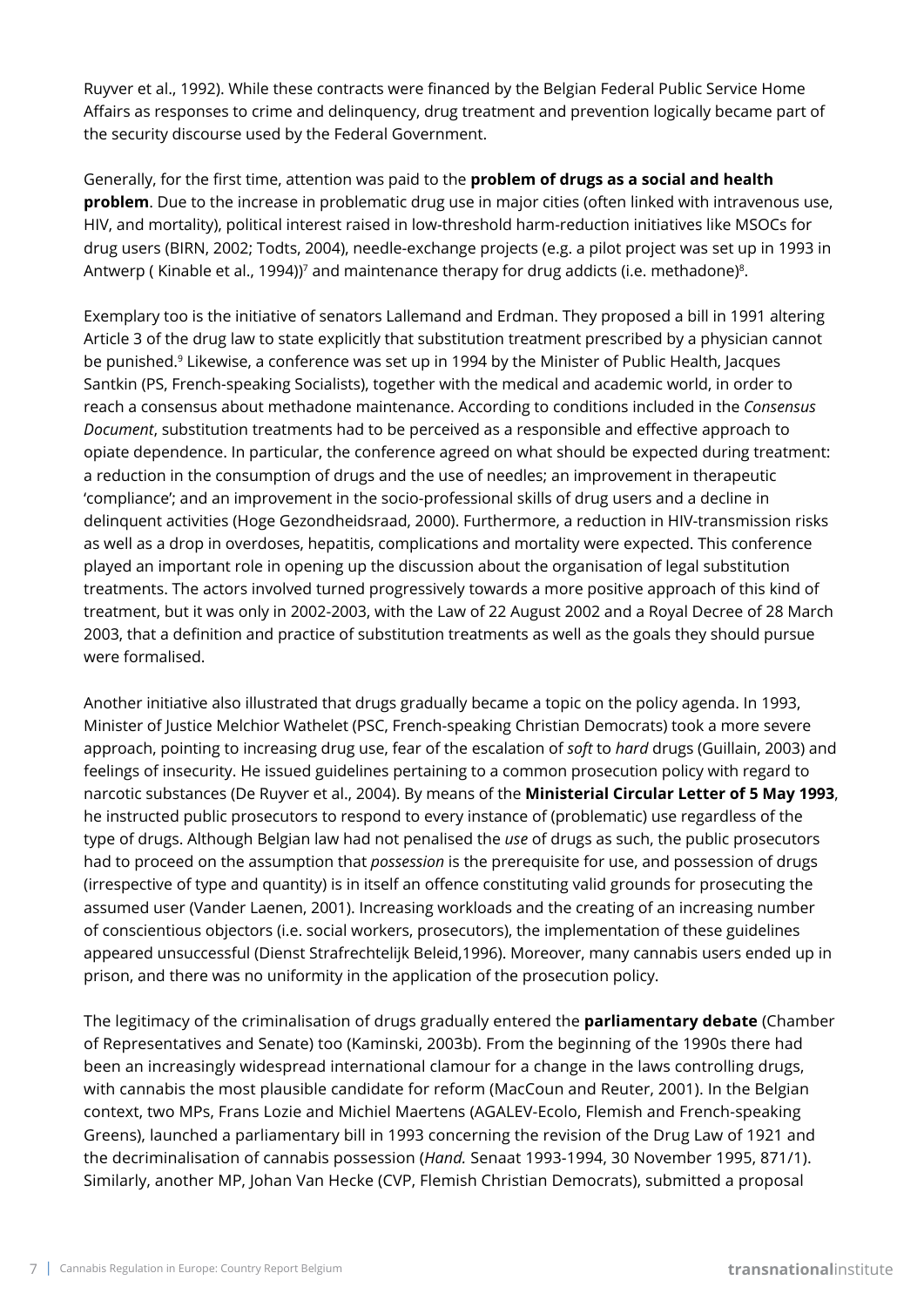to establish a parliamentary working group charged with studying the drug problem in Belgium and developing an appropriate and coordinated drug policy (*Hand.* Kamer 1992-1993, 30 April 1993, 989/1).

### **Federal Action Plan Toxicomania-Drugs (1995)**

On 3 February 1995, the government approved the **Federal Action Plan Toxicomania-Drugs (tenpoint plan)** in order to respond to the complex and changing drug phenomenon. This ten-point plan was intended to define action priorities on drugs, which could then serve as a starting point for the establishment of concrete initiatives (Kabinet van de Eerste Minister, 1995). Surprisingly, however, the plan did not propose an integrated or global perspective.

The ten action points were (1) to allocate to social security the material benefits that were confiscated in the fight against drug trafficking; (2) to improve the training of prison personnel with regard to the problem of drug addiction; (3) to develop needle-exchange programmes; (4) to extend the power to close down establishments where drug-related crimes are committed; (5) to establish MSOCs;<sup>10</sup> (6) to combat recreational drug use; (7) to extend scientific research (e.g. epidemiological research and the scientific evaluation of the MSOCs for drug users); (8) to optimise the treatment of drug users; (9) to extend the measures to reduce the supply of drugs; and (10) to establish research into the consequences of drug use for road safety.

Only **six of these action points were realised, with differing success** (De Ruyver et al., 2004). The training of prison personnel was financially supported in 1995 and 1996 and was afterwards rather ad hoc (caused by a lack of continuity in funding). Applying the harm-reduction approach, an exchange programme for syringes was formally organised in November 1998. Furthermore, the programme to combat recreational drug use was not fully developed. Some local projects focusing on the prevention of nightlife experimental and recreational use among youth were established in 1998, but not continued. Research into the consequences of drug use for road safety was developed in 1995 with the Belgian Toxicology and Trauma study (Charlier and Plomteux, 1998), and in 1999, a study on the consequences of drug use for road safety (ROSITA) was conducted. A law (9 April 1999) regarding drug use by vehicle drivers was implemented as a result of both studies. The Belgian Institute for Road Safety also started to organise *prevention campaigns* about the consequences of drug use (especially alcohol) in road traffic (e.g. BOB – Wodca).

In addition, some MSOCs to treat problematic drug users were established in 1997. The Federal Action Plan Toxicomania-Drugs (1995) advocated a sharp increase in public expenditures for drug-treatment centres (within the framework of social security standards) (De Ruyver et al., 2004). After funding for residential care, more diversity was stimulated by supporting day centres, crisis centres and lowthreshold services, which were initially located in Antwerp, Brussels, Charleroi, Genk, Ghent, Liège, Mons and Ostend.11 The establishment of the MSOCs for drug users can be seen as one of the most important policy engagements in the development of Belgian drug policy between 1996 and 2003.

Finally, greater credence was given to scientific knowledge in developing drug policy. While drug research became internationalised (EMCDDA was established in 1993 and began operations in 1995).<sup>15</sup> the importance of a scientific base was explicitly underlined in the Federal Action Plan Toxicomania-Drugs. Soon, this action point resulted in policy-funded research (i.e. useful inventory of drug research in Belgium and its neighbouring countries; Van Daele et al., 1996). An evaluation of the activities of MSOCs followed: research teams from the universities of Ghent and Liège prepared a manual with a uniform methodology and evaluation criteria for an assessment, on the basis of which, in 1998, the assessment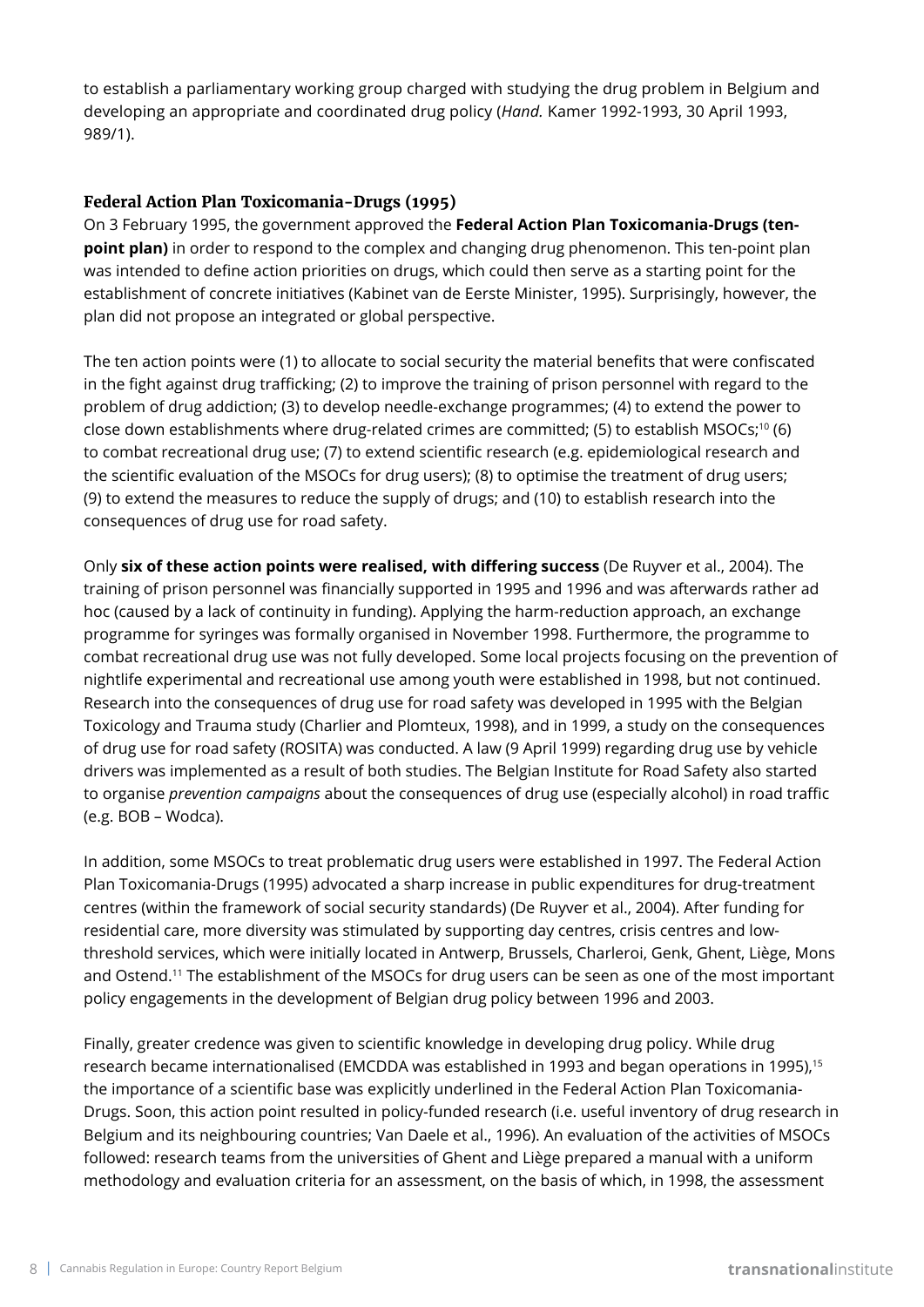took place (Pelc et al., 2001). The plan can be seen as one of the first explicit steps in the development of an interest in (and influence of) policy-funded research and evaluative research on drugs in particular.

The realisation of those six action-points was stimulated by the 1995 Federal Government Policy Statement (Vander Laenen, 2001). The same centre-left Coalition of Flemish and Frenchspeaking Christian Democrats and Socialists (CVP/PSC, SP/PS) was re-installed in June 1995 and, in correspondence with the 1992 Federal Agreement, Prime Minister Jean-Luc Dehaene (CVP, Flemish Christian Democrats) re-emphasised the need for a comprehensive national drug policy in Belgium in his 1995 Federal Government Policy Statement. In particular, the increasing effort to prevent drug use among youth, the extension of treatment for drug users (e.g. MSOCs), the increased measures against drug trafficking and the development of a scientific base for drug policy were stressed as important elements. Anticipating the media focus on cannabis policy (and on the value of criminalising drugs in particular), the 1995 Federal Government Policy Statement explicitly emphasised that the legalisation of drugs was not an acceptable solution and that a legal framework for the medical prescription of methadone had to be developed.

### **Scientific knowledge: still lacking but on the increase during the 1990s**

For many years, drug use was confined to a limited place on the policy agenda (Gusfield ,1975). During the 1990s, throughout Europe (and the rest of the world) ever more initiatives were taken to identify gaps in knowledge and to strengthen the research base (Stimson, 1997; Hartnoll, 2004). In Belgium, the Federal Action plan Toxicomania-Drugs (1995) gave the first important impulse to the extension of the scientific research base, although studies about drug use in Belgium remained rather scarce and fragmented (Van Daele et al., 1996).

To date, existing Belgian studies describe (some aspects of) the drug situation in Belgium, mainly focusing on etiological and epidemiological questions (Kaminski, 2003a). Worth mentioning are several school population surveys at the regional and local level (e.g. Casselman et al., 1984; Goyvaerts, Van Hal and Teugels, 1992; De Ruyver, Van Daele and Coolsaet, 1991) as well as the official statistics (e.g. number of drug overdoses, number of confiscations, number of people serving prison sentences for drug-related crimes) and some uptake (registration) studies (e.g. Bijnens, Nielandt and Hauglustaine, 1985; Vandenbroele et al., 1989). In particular, the reported growth of cannabis (and ecstasy) use among youth and adolescents,<sup>13</sup> and the observed increase in the demand for treatment of problematic cannabis use, increased the interest in epidemiological studies and risk-factor research focusing on cannabis initiation and its intensive use (VAD, 2000; BIRN, 2000). Several risk factors were identified: parent–child relationship, peer influence, academic integration, etc. Following the increasing number of youth population surveys, information on the situation of drug use in the general adult population started to develop in 1995, especially after a CATI health monitoring survey was conducted in Flanders (in 1996 the survey started in the French-speaking community).14 Ethnographic studies were limited in Belgium.

Another stream of (often policy-funded) research included studies focusing on the trajectories of drug users within the criminal justice system or on the state of the art and the efficiency of distribution of methadone to heroin addicts (De Ruyver, Van Bouchautte and Reisinger, 1993). Other important initiatives included a study of the link between poverty, drug use and criminality (De Ruyver et al., 1992); a study of the goals and mission of street work (De Ruyver et al., 1996); a study focusing on discotheques, house music and public nuisance (Vercaigne and Walgrave, 1995); and (qualitative and quantitative) studies of the judicial actions towards drug users (or secondary criminalisation) (De Pauw and Lempereur, 1990; Christiaensen and Goethals, 1994).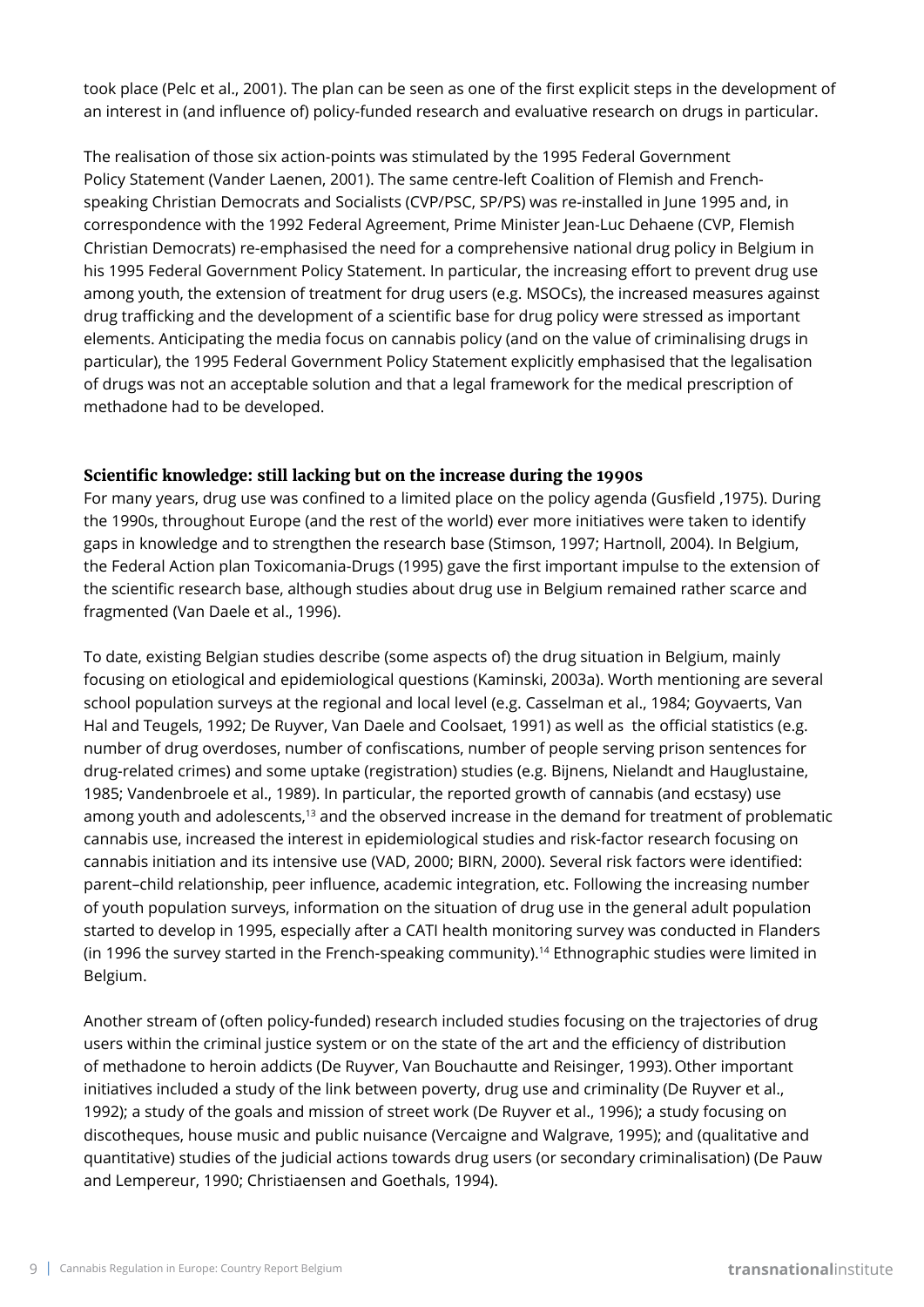A very important initiative came from a scientist in his capacity as a *policy advisor* (Minstrom, 1997; Loader and Sparks, 2011).<sup>15</sup> Professor Dr Brice De Ruyver picked up on the growing need to establish a comprehensive national drug policy in Belgium. From 1993, an annual conference 'Drug policy 2000' was organised in order to develop and stimulate the interaction between practice, science and policy (De Ruyver et al., 1995). The scientific organisation committee was composed of several scientists, practitioners and a government representative. During these national conferences several drug-related topics were discussed. The topics addressed clearly followed the main interests of the media and policy-makers.

Because of the importance of the international framework, comparisons with Dutch drug policy were frequently made (De Ruyver et al., 1996). The first conference was organised in 1993 and stimulated discussions on epidemiology, prevention, justice and treatment from a variety of perspectives. In 1994, the central themes included: integrated drug policy, recreational drug use, international struggle against drug trafficking, development policy and drug production, drug treatment, police and justice. The third conference 'Drug Policy 2000' (held in October 1995) was mainly devoted to the action points of the Plan Toxicomania-Drugs: outreach work; recreational drug use; drug tourism and nuisance; harm-reduction initiatives (which was also linked with the 1994 Consensus Conference); driving under the influence of medication and illegal drugs; registration and monitoring; drug treatment during detention; the development of an integrated and integral drug policy; and the difficulties with regard to cooperation between the criminal justice system and treatment services (De Ruyver et al., 1996). The problems with the application of the 1993 Ministerial Circular were also addressed for the first time.

Such conferences encouraged a greater role of scientific knowledge in the policy-making process. On the one hand, the conferences were attended by several actors (policy-makers, scientists, practitioners, journalists) which made it possible to stimulate debate on (different) ideas as well as cooperation between (Dutch-speaking and French-speaking) practitioners, scientists, policy-makers and journalists. These important and well-attended conferences set and kept this particular issue high on the political and public/media agenda and can be perceived as one of the *incremental* steps opening a *policy window*  (Kingdon, 2002). They led to the widespread attention and shared concern that some type of action was required. On the other hand, these conferences provided interesting multidisciplinary input for the Parliamentary Working Group on drugs (1996-1997).

In addition, some scientists acted as *policy advisors* by attending study groups from political parties. From the early 1990s, when interest in the drug issue gradually increased, several study groups from political parties invited scientists (and practitioners) to develop a party policy on drug policy (which was then integrated in parliamentary and government actions). Such engagement of scientists goes on behind the public gaze but can be seen as another (successful) route to bringing scientific knowledge to the policy-making process and to establish an interaction between science (and practice) and policy.

Even though the technical skills and know-how of scientists were brought into the debate, this engagement was also influenced by the political context. For instance, a scientist who participated in the study group from two majority parties simultaneously, ended his engagement when one of them became part of the opposition. Likewise, due to their link with the Catholic 'Brothers of Charity', members of the organisation 'De Sleutel' tended to engage the study group from the Flemish Christian-Democratic party (CVP).

### **1996-2003: the foundations of the current Belgian drug policy**

The foundations of the current Belgian drug policy were established between 1996 and 2003. In 1996, a Parliamentary Working Group (PWG) was appointed to investigate all aspects of the drug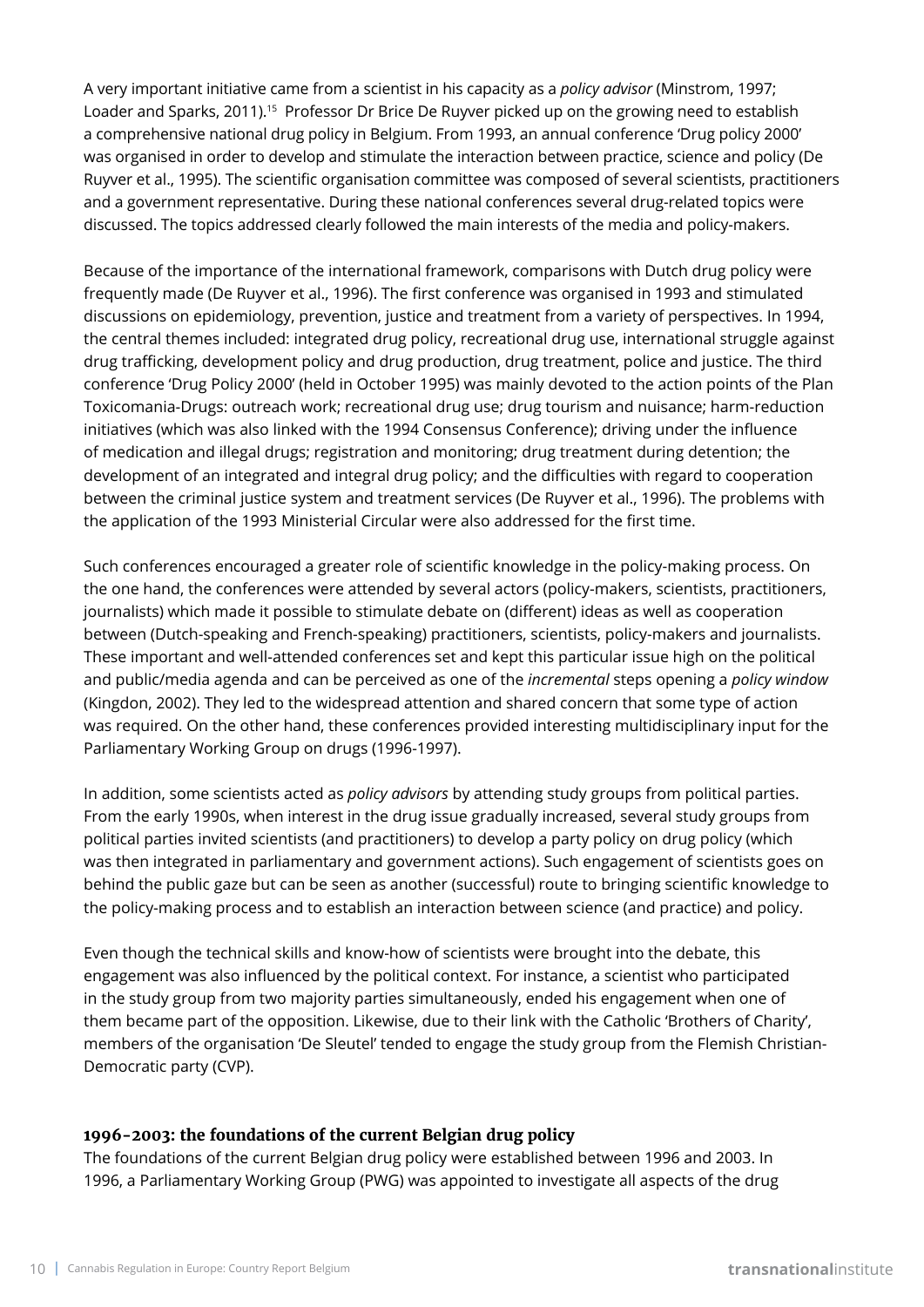phenomenon. The working group's report was based on several national and international expert hearings. The participating experts worked acrosss all areas of drug policy and for the first time in the Belgian policy debate it was recognised that the drug problem is a multidisciplinary and complex phenomenon (including health, prevention, social and security elements), which requires an integrated and integral approach. In 2001, the key points recommended by the PWG were explicitly included in an official document: the Federal Drug Policy Note. Since then, the drug phenomenon has been officially recognised as an ongoing social reality and a matter of public health, a 'normalisation policy'. The third milestone (2003) concerns the adoption of these viewpoints within Belgian legislation through the implementation of two new laws modifying the original but outdated drug law of 24 February 1921.<sup>16</sup> The Federal Drug Policy Note of 2001 – which was largely based on the recommendations of the Parliamentary Commission on Drugs (1997) – provided a framework for the juridical-technical debates and reforms of Belgian drug law. The Federal Drug Policy Note takes a 'normalising' stance and considers drug use to be a social reality – primarily as a problem of public health rather than belonging merely to the criminal sphere.

The Federal Drug Policy Note (2001) created the framework of an *integral and integrated drug policy*. This means that drug use is a multidimensional problem (socio-economic, health, crime) which accordingly requires a multidimensional approach in which all relevant sectors (prevention, repression, treatment, harm-reduction) should play their part. Due to the complex state structure of Belgium, it consequently implied that all policy levels (federal, regional, local) and sectors are involved within their particular competence (Vander Laenen, Vandam, Colman, & De Ruyver, 2010). The main priorities of the Federal Government were to reduce the number of drug users, the physical and mental effects related to drug use, and the effects of the drug phenomenon in society(Tieberghien, 2015). Accordingly, its three pillars were: (1) prevention of drug consumption; (2) harm reduction, treatment and re-integration; and (3) repression as a last-resort option (Federal Government, 2001) .

With the translation of this Federal Note into law, cannabis received a separate 'status' from other illegal drugs (such as cocaine, heroin, ecstasy, speed, etc). Furthermore, the law provides a distinction between (1) minors;<sup>17</sup> (2) adults who use and/or possess illegal drugs; and (3) adults who use and/or possess cannabis. For minors, the possession and use of any illegal drug is prohibited without exception. For adults, the possession of a small amount of cannabis (i.e. maximum three grams or one female plant) for personal use has the 'lowest prosecution priority'. In practice, this means that law enforcement will draft a simplified police report. However, this applies only when there are no aggravating circumstances – such as the involvement of minors, being part of an organisation linked to drug-trafficking, problematic use, causing physical injuries to others or causing a public nuisance. If so, police will make a standard report and inform the public prosecutor. These cases are punishable by a fine or incarceration. Lastly, the possession of other illegal drugs remains prohibited even for adults. More recently, the Communal Declaration of 2010<sup>18</sup> confirms this drug policy.

Thus, cannabis remains an illegal substance and its possession, use, distribution and trafficking can lead to criminal or administrative sanctions. Since the 2014 national elections, the new government 'Michel I' agreed to follow the existing drug laws, which technically prohibit all substances, cannabis included. The government disputed the existing tolerance of cannabis and stated that *'the possession of drugs is forbidden. The use of drugs in public space cannot be the subject of any tolerance policy'* (Federal Government, 2014: 92). In this government coalition agreement, the political parties in power outlined a zero-tolerance drug policy.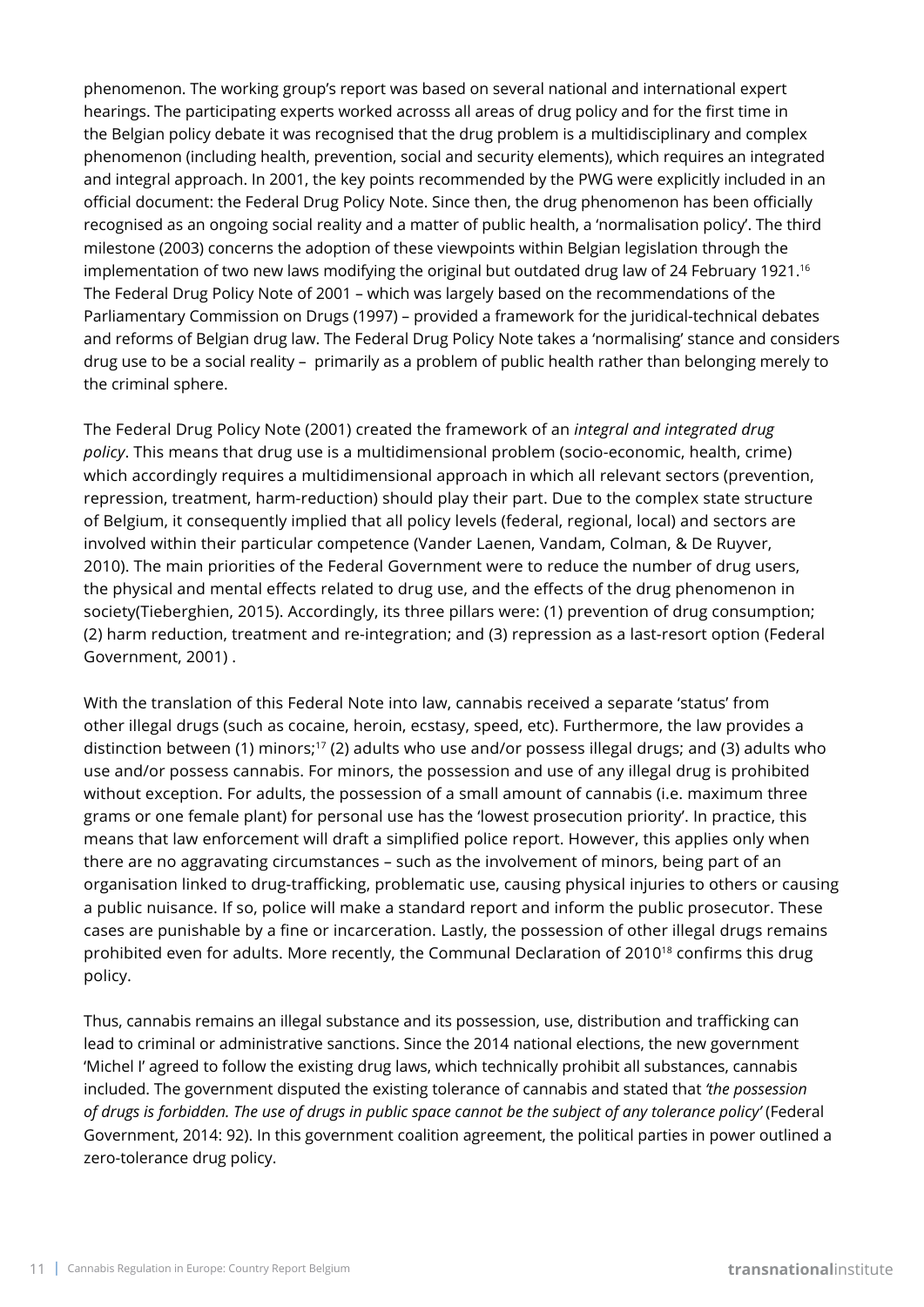# **Belgian framework for medicinal cannabis**

In Belgium, the supply and possession of herbal cannabis for medicinal purposes remains prohibited, and non-pharmaceutical products based on cannabis and cannabis derivatives (e.g. cannabis oil, tincture) are not allowed. Only licensed pharmaceutical medicines based on cannabis were recently made available in Belgium.19

In June 2015 a Royal Decree came into force that regulates products containing tetrahydrocannabinol (THC).<sup>20</sup> The decree formally prohibits the distribution of the cannabis plant for medicinal use (FAGG, 2017). Until now the only cannabinoid-based medicine that is licensed to be sold in Belgium is Sativex®. In 2012 the medicine was authorised in Belgium through the mutual recognition procedure with the United Kingdom as reference member state. Sativex® is supposed to be used as a treatment for spasms caused by multiple sclerosis (MS) and solely by patients for whom other treatments proved ineffective. In addition, there has to be a significant clinical improvement regarding spasticity in a first test phase (FAGG, 2017). The only way for the patient to receive reimbursement is when the medicine is prescribed by a neurologist and obtained from a hospital pharmacy. Since Belgian physicians hold 'therapy freedom', all doctors are allowed to prescribe Sativex® (FAGG, 2017). However, when doctors other than neurologists prescribe the medicine for patients who do not suffer spasms due to MS (e.g. chronic pain), the treatment will not be reimbursed. Only in 2017 was Sativex® introduced on the Belgian commercial market.

Cannabis products containing solely cannabidiol (CBD) and no THC are not allowed to be sold in Belgium as therapeutic agents. Currently, no CBD products have obtained a license from the Federal Agency for Medicines and Health products (FAMPH) to be sold as regulated medicines (FAGG, 2017).

Belgian patients who do not suffer from MS are obliged to rely on other, mainly illegal, sources of cannabis, including home cultivation, webstores, street circuits, social supply, Dutch coffee shops and Dutch pharmacies. The cultivation of cannabis in Belgium is formally prohibited, which also applies to cannabis cultivated for medicinal or scientific purposes. Belgium is a member state of the UN Single Convention on Narcotic Drugs (1961). This implies that countries who are willing to regulate cannabis cultivation have to establish a special office that is responsible for the production of cannabis for medical or scientific purposes (FAGG, 2017).<sup>21</sup> To date, no such office has been established in Belgium nor are there legal initiatives for doing so in the near future.

Belgian patients do have one option to obtain medicinal quality cannabis plants, but this still involves breaking the law. Since doctors in Belgium have 'therapy freedom', they may prescribe unlicensed medicines for their patients, such as medicinal cannabis. The legal basis for this is in article 31 of the 2015 law concerning the exercise of health professions. This article indicates that practitioners cannot be subject to regulatory limitations in the choice of the means used, either for making a diagnosis, for setting up treatment and its execution, or for the execution of magisterial preparations.<sup>22</sup> This means that all physicians in Belgium may prescribe medicinal cannabis for any condition on their own responsibility and with the patient's consent (FAGG, 2017). With this prescription patients can visit Dutch pharmacies that provide medicinal cannabis produced by Bedrocan® and can also consult a Dutch doctor in order to obtain a valid prescription.

Buying cannabis in a Dutch pharmacy is the only way that custumers are guaranteed safe and standardised cannabis. Furthermore, in this way patients' treatments are supervised by a physician. Still, transporting medicinal cannabis from the Netherlands to Belgium remains an illegal activity, which means that there is a chance of prosecution when crossing the border. People who obtain cannabis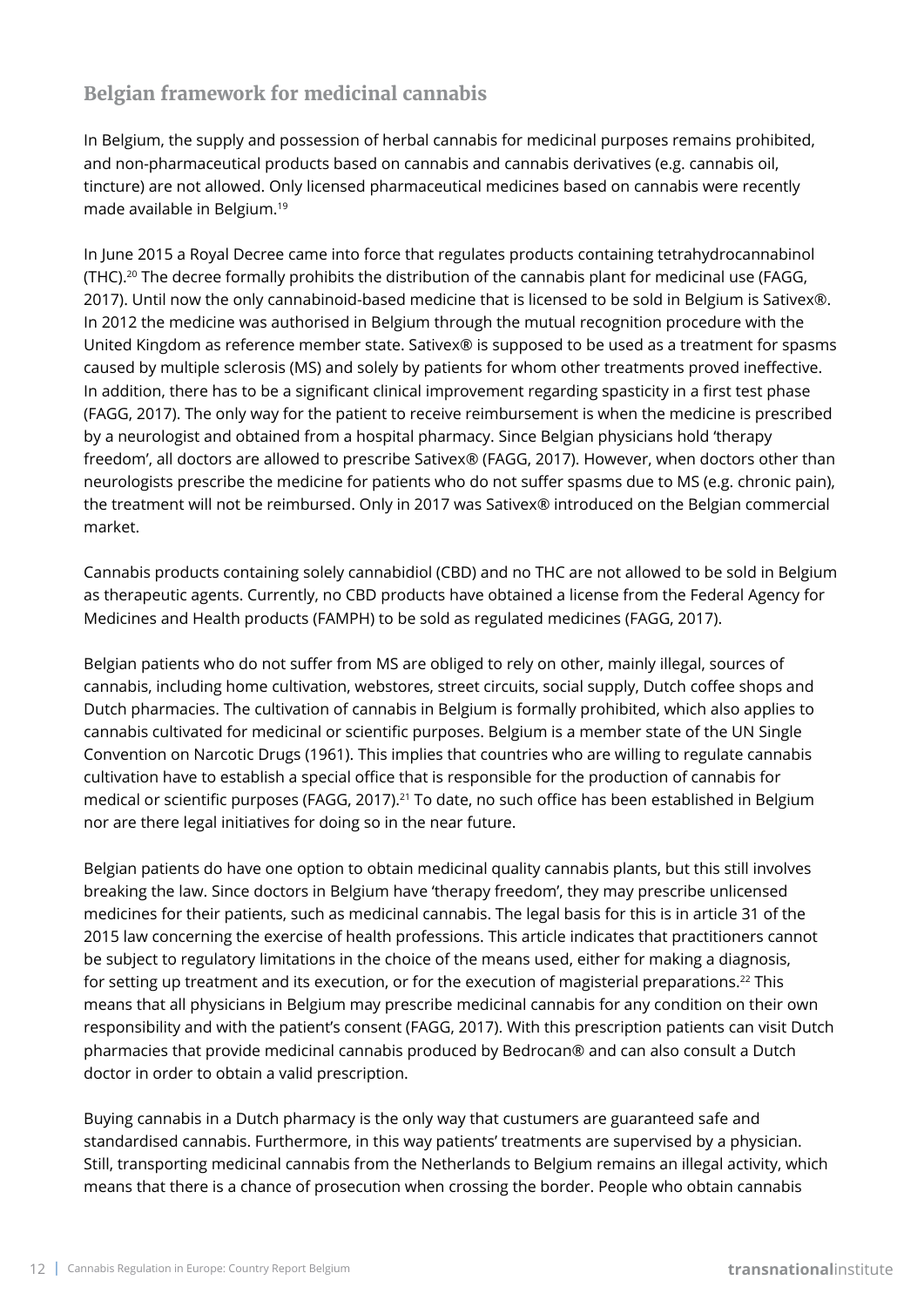in the Netherlands, whether they go to official pharmacies or to coffee shops, have to deal with the stress of breaking the law. In addition, not everyone in Belgium lives close to the Dutch border, which may mean a long journey to the Netherlands. Those people may choose to buy more cannabis to have enough for a longer period, but at the same risk a more severe punishment if they are caught. Or they can buy only a small amount, but then inevitably have to go to the Netherlands more frequently. For those who are (severely) ill neither option is ideal.

As stated by the FAMPH it is only possible to transport unlicensed medicines (e.g. medicinal cannabis) from a foreign pharmacy, obtained with a valid prescription, when the patient has a personal Schengen certificate. The FAMPH is responsible for providing these agreements. Since the distribution of cannabis is formally prohibited in Belgium, the FAMPH declared it will not issue any Schengen agreements for medicinal cannabis (FAGG, 2017).

In one publication the FAMPH says that one of its commissions is looking into the possibility of supplying medicinal cannabis through pharmacies. This expert working group was set up to provide advice on the use of medicinal cannabis, based on objective data. The FAMPH declared it is important to study all the risks and benefits thoroughly before accepting it as a medicine (FAGG, 2017). The *commission for medicines for human use* published its advice in 2014 (FAGG, 2014).

The working group's view is that preference should be given to other medicines available in Belgium instead of cannabis, because their effectiveness and side-effects are well-documented and their quality and safety have been established. The working group advised on the correct indications for the use of medicinal cannabis (e.g. Chemotherapy-induced nausea and vomiting and neuropathic pain) and which are not acceptable (e.g. epilepsy, glaucoma). In addition, the experts recommend that cannabis could be used when other treatments provide insufficient relief. The working group is convinced that general practitioners as well as specialists should be able to prescribe cannabis. Finally, the working group agreed that the proposed measures would not lead to the misuse of cannabis, for example for recreational purposes (FAGG, 2014). The advice did not lead to the legalisation of herbal medicinal cannabis, and only Sativex® was legally approved during this period.

To date, there have been very few legal initiatives to change the Belgian legislation on cannabis. In 2001 and 2005 legislative proposals were submitted in the Belgian senate to change the drug law of 1921 and to add a chapter on medicinal cannabis use. These proposals did not result in a reform of the law. In 2017 a legislative proposal was presented in the chamber of representatives to regulate the cannabis market, but did not cover cannabis for medicinal purposes. The only legal change regarding the use of cannabis products for medical ends is the 2015 Royal Decree that regulates products that contain THC, which replaces the 2001 Royal Decree.<sup>23</sup>

The debate on medicinal cannabis still flares up from time to time. In March 2018 Belgian newspapers reported on a US company Kannaway, which sells cannabidiol-based products via a pyramid scheme model. Both the [FAMHP](https://www.famhp.be/en/famhp) (the agency that oversees the sale of medicines) and the [FASFC](http://www.afsca.be/home-en/) (the food safety agency) warned potential sellers and customers that the sale and consumption of these products are illegal in Belgium and that whoever sells them risks a hefty fine or even imprisonment.. They contested the therapeutic claims made on Kannaway's website, and pointed out that the company did not obtain a European permit to sell these products, not even as 'food supplements' or 'novel foods'. At the same time, the case of Sofie Voncken, a nine-year-old epilepsy patient, is raising awareness of the topic. The girl, who suffers from an extreme form of epilepsy, and has been unsuccessfully treated with traditional medication, was the focus of a heated debate in April 2018. While her father, Jean-Pierre Voncken, has become an activist for a more lenient medical cannabis framework in Belgium, her CBD-oil was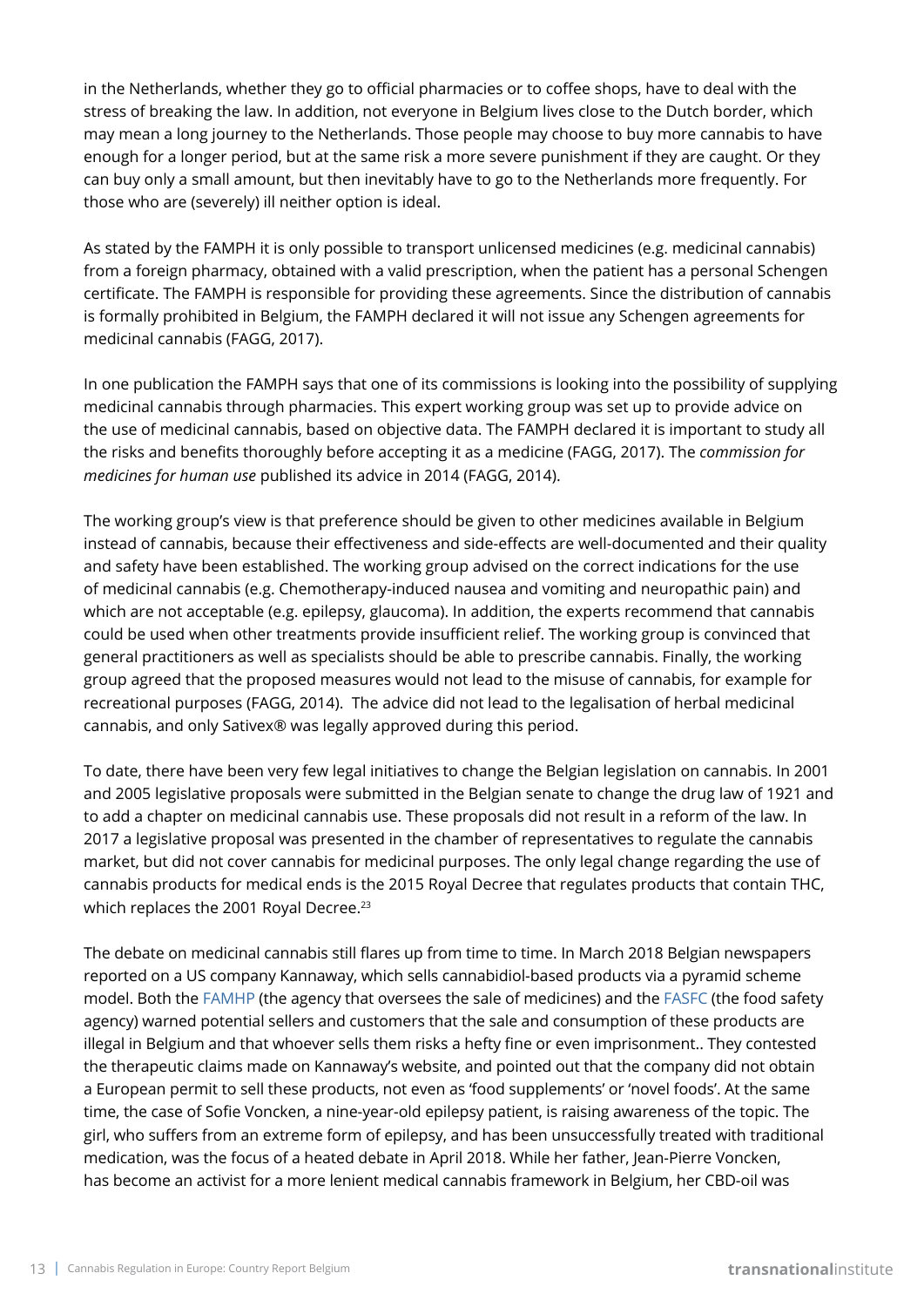confiscated. If the Minister of Health took no action, he threatened to sue the Belgian government for not granting access to medicines for people suffering from serious medical conditions. Patrick Vankrunkelsven, a well-known former liberal politician, and general practitioner, has also voiced the need for a clear and better regulation of medical cannabis. He has been prescribing medical cannabis products to a number of patients for years, but they need to pick up these medicines in Dutch pharmacies. Oddly enough, a company called Rendocan publicly announced in May 2018 that it had concrete plans to build the largest medical cannabis research facility in Europe in Kinrooi (Belgium), and is in the process of negotiating a permit with the Minister of Health. If this goes ahead, it would mean that Belgium allows companies to produce medical cannabis products for foreign markets (such as the emerging German market), while access to medical cannabis products for Belgian patients would remain very limited.

A final observation relates to *medicinal cannabis social clubs*. Cannabis social clubs (CSCs) have existed in Belgium since 2006, but are not operating under a clear legal framework and have often been criminalised (see below). In Belgium two CSCs have established formal arrangements adapted to medicinal cannabis users' needs. One has a separate sub-unit for medicinal users, the other serves exclusively medicinal users. Standard CSCs in Belgium also allow medicinal cannabis users although they do not provide particular services for them. These structural arrangements for medicinal users include reduced prices of cannabis strains as well as flexibility in relation to frequency and quantity distributed to them (Pardal and Bawin, 2018). The clubs have strict membership criteria – users who wish to enrol at the medical unit or at the medical CSC need to present a medical certificate or prescription. This is not a requirement in other CSCs (Pardal and Bawin, 2018).

# **A particular phenomenon: Cannabis Social Clubs in Belgium**

The Cannabis Social Club (CSC or Club) model has existed in Belgium for over a decade, as the first CSC or Club was established in 2006 (Decorte, 2015; Pardal, 2018). Its emergence follows the issue of the 2005 Ministerial Guidelines, which attributed the lowest priority to the prosecution of instances concerning the possession of one cannabis plant or three grams of cannabis – in the absence of aggravating circumstances or public disorder. Those behind that first CSC initiative argued that by imposing a limit of one plant per member the organisation would respect the threshold established by the Ministerial Guidelines and thus should also be considered as 'low priority' for law enforcement (Decorte, 2015; Kilmer et al. , Kruithof et al., 2013; Pardal, 2016a). Subsequent CSCs have followed that reasoning, and thus the principle of 'one plant per member' became central to the functioning of Belgian CSCs (as described below).

No significant legislative changes have taken place since then, leaving the CSCs in a rather vulnerable position. Many CSCs have been subject to police interventions and their crops confiscated, and faced criminal proceedings. To some extent this explains the volatility which has characterised the model since 2006, with CSCs closing down and new ones appearing. In around February 2014, Decorte (2015) identified five active CSCs, represented in both Flanders and Wallonia. A more recent study by Pardal (2018) offers an overview of the changes in the Belgian CSC landscape since its inception and found that only two of the previously active CSCs remain operational today. A total of seven active CSCs, and five inactive CSCs were identified by the author (Pardal, 2018). In comparison to other settings where the model is active (notably, Uruguay and Spain), the number of Belgian CSCs remains relatively small (Decorte et al., 2017; Pardal, 2018).

The Belgian CSCs are still the result of grassroots efforts within the drug-user movement (Pardal, 2016b). Some CSC activists have also been involved in other local drug-user groups and organisations, and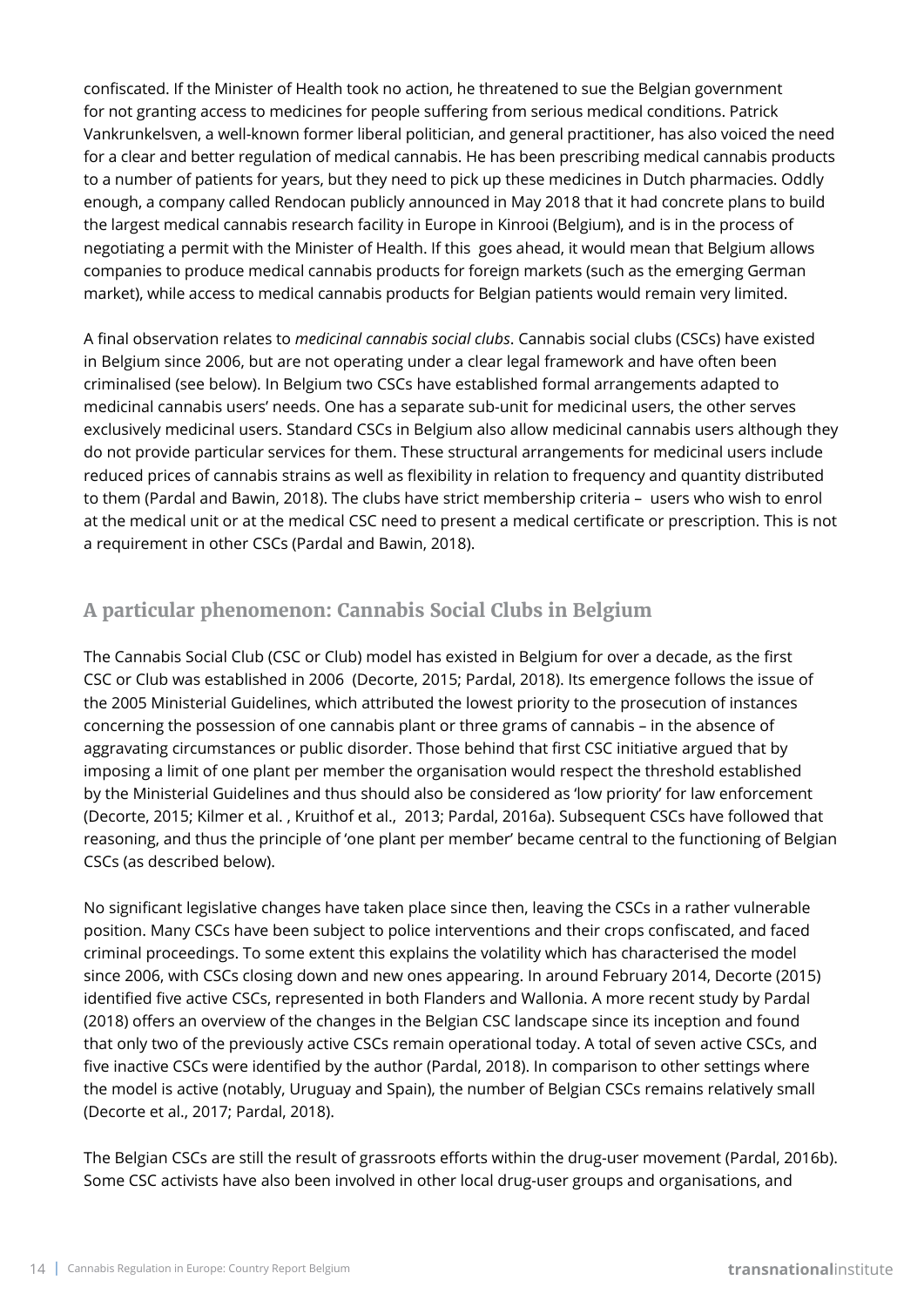closely followed the earlier emergence and development of the CSC model in Spain (Decorte, 2015; Decorte and Pardal, 2017; Pardal, 2018). The relations among the Belgian CSC activists are not always characterised by collaboration, and there seem to be factions or cliques among them (Decorte, 2015; Pardal, 2018). Perhaps in part due to that lack of trust among the various CSC representatives, no supralevel organisation such as a CSC Federation (which exists, for instance in Spain or the UK) have been created (Decorte, 2015; Decorte et al., 2017; Pardal, 2018).

Beyond that, Belgian CSCs have also engaged with other organisations in the broader cannabis movement, including grow-shops and seed banks in Belgium and abroad, as well as cannabis-testing labs or providers of such testing kits. The Belgian CSCs have contacts with CSCs in other countries, and have also enrolled in national, regional or European lobbying or advocacy organisations, such as the European Coalition for Just and Effective Drug Policies (ENCOD) or the Alliance for the Abolition of Cannabis Prohibition (Pardal, 2018).

The emergence and development of the CSC model (and movement) in Belgium has attracted some media attention (Pardal and Tieberghien, 2017). The CSCs have communicated their goals and activities through that channel, thus reaching a broader audience. However, the coverage of the CSC model in the domestic print media has tended to focus primarily on criminal justice issues affecting it, which could result in negative representation. Pardal and Tieberghien (2017) noted also that the media analysis revealed a limited involvement of policy-makers in discussing the model (at least in the media), which may suggest that a debate about this supply model has not yet been fully been initiated.

Most Belgian CSCs have typically been formalised as non-profit organisations in the national registry for this type of association (Decorte, 2015; Decorte et al., 2017). In their bylaws, the CSCs have explicitly introduced the supply of cannabis as a goal, often with reference to the principle of one plant per member (Pardal and Tieberghien, 2017). Access to these organisations and thus access to the cannabis they produce is open only to members, who must also fulfil specific requirements. Candidates typically must be 18 or 21 years old, Belgian residents or nationals, and declare having used cannabis before joining the CSC (Decorte, 2015; Decorte et al., 2017; Pardal and Tieberghien, 2017). Different criteria may apply for individuals using cannabis for medical reasons seeking to join a CSC (for instance, they may be asked to produce a medical prescription or recommendation letter).

The cannabis supplied by the Belgian CSCs is produced by some of the members of each of the organisations, for which they generallyreceive compensation. The cannabis is then delivered by the CSCs either at so-called 'exchange fairs', i.e. collective gatherings where the CSC members who have previously placed orders come together to collect it; or directly at the CSC, at the member's home or in a previously agreed location. Regular and independent toxicological testing of the cannabis produced by the Belgian CSCs – a weak point as identified in previous research (Decorte, 2015) – remains challenging (Decorte et al., 2017).

While these constitute typical practices of the Belgian CSCs, there is certainly diversity in terms of their functioning, and that multiple variants of a CSC model may actually co-exist in the country.

Most Belgian CSCs have at some point experienced legal issues following police interventions. Some cases are still under investigation or the courts have yet to issue a verdict. However, some of the concluded cases have had important implications for the further development of the model (Pardal, 2018). Two cases involving the first Belgian CSC, which resulted in a favourable result for that CSC, may have had a positive impact on the emergence of new CSCs in the country. The charges brought in the first related to possession of cannabis and participation in a criminal organisation (Pardal, 2016a;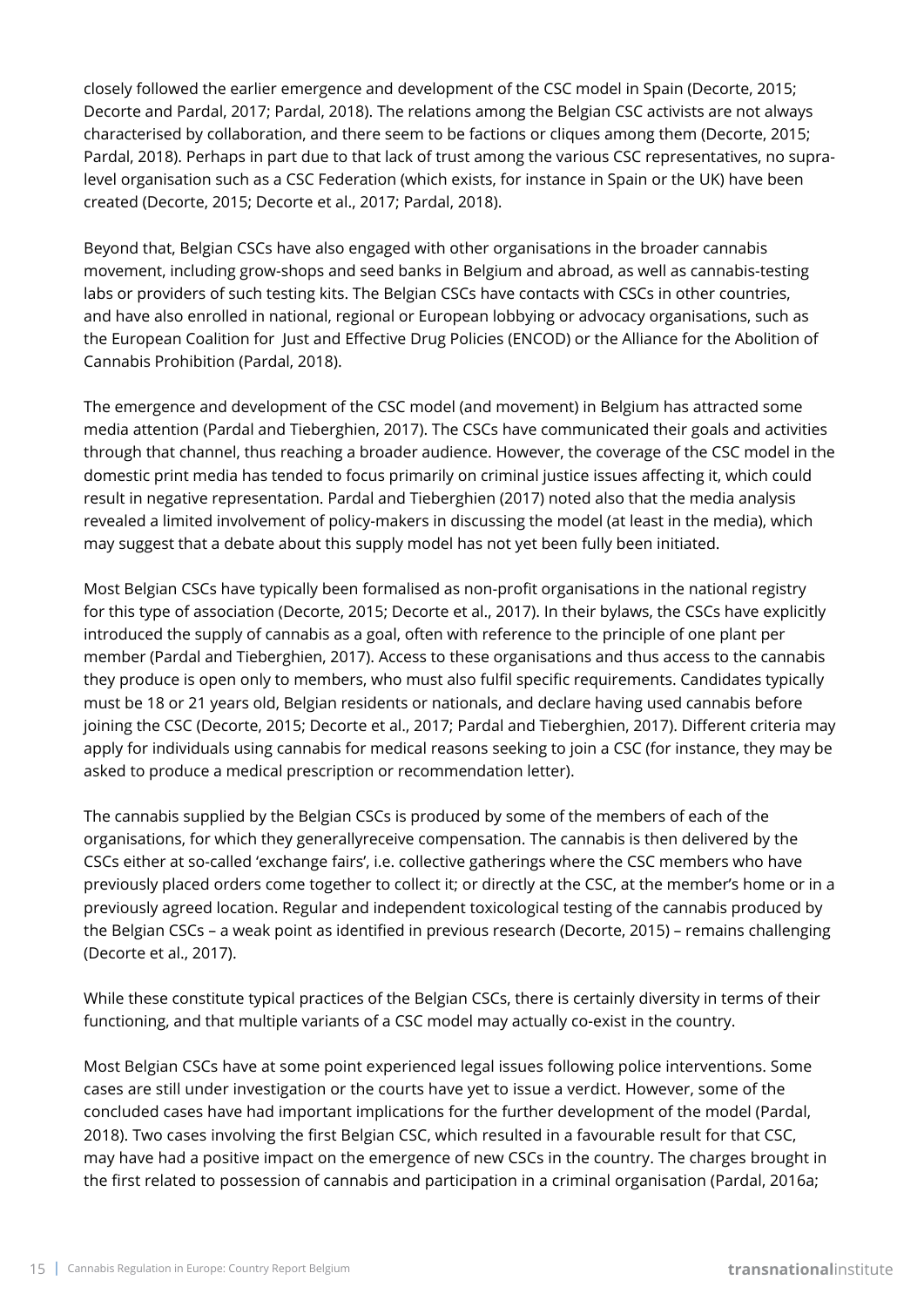Kilmer et al., 2013). While initially condemned, the Court of Appeal was unable to pass judgement as the criminal prosecution had exceeded the statute of limitation (Decorte, 2015; Kilmer et al., 2013; Pardal, 2016a). The second case came about following two public demonstrations it organised (during which some CSC representatives planted up pots of cannabis seeds), but the defendants were acquitted (Decorte, 2015; Kilmer et al., 2013; Pardal, 2016a). This CSC is currently subject to a new police intervention, with some of its representatives held in custody for a few weeks. So far, there has also been one documented case of a 'shadow CSC' in Belgium (Decorte, 2015), which was also brought to court. In that case, the 'CSC' was found to have many more plants than the number of members, and the operation was described as a fa ade for selling cannabis (Pardal and Tieberghien, 2017; Decorte, 2015). Another CSC has been charged for both possession of cannabis and for facilitating its use – the Court of Appeal convicting the CSC representatives on the first offence, but acquitting them on the second. In another process involving this CSC the public prosecutor asked for the formal dissolution of the organisation as its bylaws explicitly mentioned a goal (and activities) which constituted a criminal act (i.e. the cultivation and distribution of cannabis). This was, to our knowledge, the first case where the issue was raised, and may have implications for the future of the model in the country (Pardal, 2018). That CSC has since changed its bylaws, removing the controversial paragraphs, and has suspended the cultivation and distribution of cannabis among its members. A recent press release by the Belgian College of Public Prosecutors refuted the interpretation of the 2005 Ministerial Guidelines often presented by the CSCs and activists to justify the legitimacy (and legality) of their activities, clarifying the stance of that body – and which could represent a more repressive approach towards the remaining CSCs active in the country.

### **Recent debates on cannabis regulation**

Support in systematic opinion polls or referenda for the regulation of the cannabis market are an indicator of acceptability, but none has been organised in Belgium.While the local and federal governments defend their policy, several scientists, politicians and actors from civil society question the current repressive approach. On the political front, the current right-oriented government – i.e. N-VA (Flemish nationalist party), CD&V (Flemish Christian-democratic party), MR and Open VLD (Walloon and Flemish liberal parties) – currently oppose the legalisation of cannabis. The government advocates the prohibition of all drugs and a zero-tolerance policy. As stated earlier, there will be federal elections in 2019, but at the time of writing, not all parties have yet launched their campaigns or clearly communicated their standpoints. The following political positions should thus be viewed within the current policy and opposition lines of this legislature and may change as the elections approach.

On the Flemish side, N-VA (nationalist party), CD&V (Christian Democrat party) and Vlaams Belang (Flemish extreme right party) still oppose drugs while the electoral programme of Open VLD (Flemish liberal party) is still unknown. However, in 2014 the then minister of public health (Maggie De Block of Open VLD) seemed open to investigating the possibilities of medicinal cannabis. However, the N-VA rapidly crushed this by stating that such regulation will not take place. The liberals affirmed the current drug policy, while the green (Groen), socialist (SP.A) and communist (PVDA) Flemish parties endorse the idea of a non-criminal-oriented drug policy and the legalisation of cannabis. On the French-speaking side of the country, MR (liberal party) and CDH (Christian Democrat party) are against the regulation of cannabis because they fear increased health risks. The Walloon Parti Socialiste (PS) advocates cannabis regulation and even aspires to organise a pilot project concerning CSCs in Mons (described below). The green (Ecolo), communist (PTB) and democratic (DéFI) parties are also in favour of cannabis legalisation and regulation.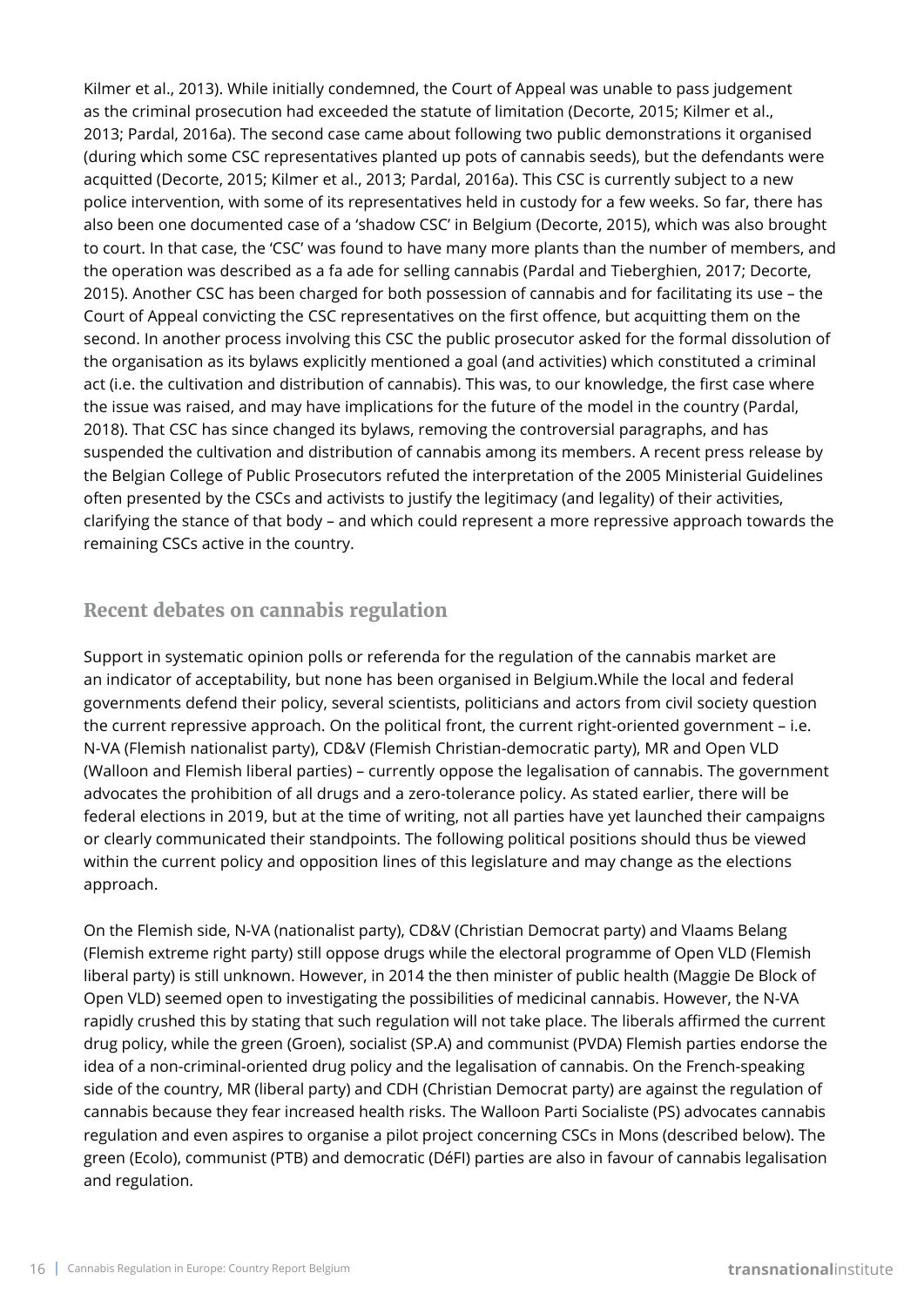The youth wings of certain political parties – which can proclaim and communicate their own political agenda towards the party – explicitly call for the legalisation and regulation of cannabis. In the Walloon and Flemish part of Belgium, this concerns the youth sections of the socialist parties (PS and SP.A), the green parties (Groen and Ecolo), the liberal parties (OpenVld and MR), the PTB Jeunes and DéFI Jeunes. The youth wing of the Christian party in Wallonia also advocates for legalising cannabis while the Flemish section rejects this idea. The more right-oriented parties such as N-VA, Vlaams Belang likewise reject the concept. Clearly, the youth wings are more openly progressive than the political parties as organisations.

A call for a change in the current drug policy also circulates within academia and (civil) society. In 2013, three academics questioned the country's drug policy – more specifically concerning cannabis – and gathered the support of several stakeholders (Decorte, De Grauwe, & Tytgat, 2013) . A year later, other academics published *The Third Way*, which argues that a strict, controlled and limited form of cannabis regulation can be incorporated within a (possibly reformed) framework of UN and European legislation. In this matter, the book touches upon the possibilities of limited personal cultivation, CSCs and the distribution of medicinal cannabis to severely ill patients (Fijnaut & De Ruyver, 2014). More recently, '*Cannabis under control: how*?' describes concrete scenarios for the legalisation and regulation of smallscale cannabis cultivation and CSCs for personal recreational or medicinal use (Decorte, De Grauwe, & Tytgat, 2016). Lastly, in 2017 a police commissioner wrote a book that illustrates the counterproductive effects of a repressive approach towards drugs and advocates the legalisation and regulation of all illegal drugs (Muyshondt, 2017) . All these publications are based on scientific research, and have been embraced in civil society.

Within the state structure of Belgium, a Flemish, Walloon and Brussels coordinating network brings together organisations that work on issues of alcohol and illegal drugs. All three bodies advocate for a reformed drug policy where public health (rather than repression) is the primary rationale. In 2014, the Flemish organisation VAD said in its vision statement that a new approach in cannabis policy is desirable, whereby an effective reduction of health risks is realised. VAD argues that the current criminalising drug policy stigmatises cannabis users and impairs their wellbeing. Within the scope of enhancing public health, cannabis use should be decrimininalised and subject to a controlled model (VAD, 2014). In their policy documents, Fedito Wallonne and Fedito Bruxelles boldly call for the regulation of cannabis and encourage the authorities to consult experts in order to develop a form of concrete regulation. Cannabis should be decriminalised and the conditions and objectives of the drug policy should be clear. Lastly, the prevention and the reduction of health risks is essential (Fedito Wallonne, 2014; Fedito Bruxelles, 2014).

New movements within (civil) society are also engaging in reforming the Belgian drug policy. In 2017, STOP 1921 was founded in Wallonia as a citizens' initiative to campaign on and inform about the importance of questioning and reorganising drug prohibition. Fedito Bruxelles and Fedito Wallonne are also part of this movement. In 2018, a Flemish sister organisation, SMART ON DRUGS, was founded. This group of citizens and drug experts has launched its campaign in November 2018 (see http://www. smartondrugs.be for a detailed description of the mission, objectives and actions of this movement). SMART ON DRUGS representatives have been cited frequently in the media since the launch of their campaign. Both movements (STOP1921 and SMART ON DRUGS) want to create support among the general population and politicians for a radical reform of Belgium's drug policy, and both advocate for its bottom-up-driven modernisation.

Over the years journalists have reported in national newspapers about the need to reform Belgium's drug policy. The articles criticise the repressive anti-drug measures regarding the use of cannabis and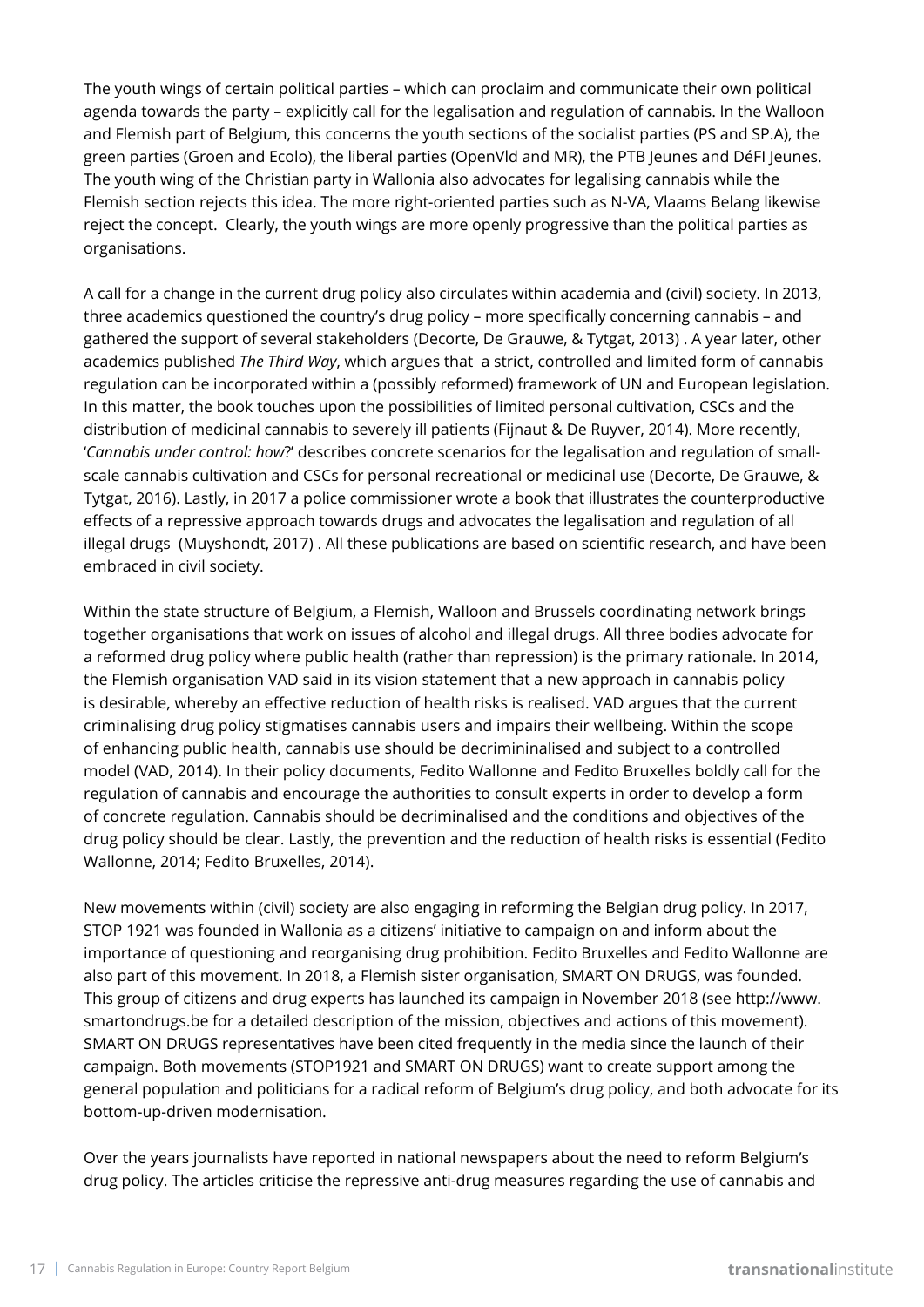argue that it is relatively harmless. The 'war on drugs' policy of certain large cities, such as Antwerp, is also being questioned.<sup>24</sup> In recent years, occasional interviews articles with opinion leaders (e.g. academics, politicians) are published in which they call for the legalisation of cannabis or to reform the drug legislation in general.25

A remarkable new voice in the cannabis debate is the former chief marketing officer for Anheuser-Busch InBev NV, the brewer of Budweiser beer, Chris Burggraeve, who is moving from barley and hops to cannabis as the alcohol industry casts its sights on the burgeoning market for statesanctioned marijuana. Burggraeve has made two such investments. Most recently, he joined the advisory board of GreenRush Group. The San Francisco-based start-up, which says it aims to be the Amazon of weed, closed its USD 3.6 million Series A fundraising round in the spring of 2018. Burggraeve, a Belgian with a master's degree in economics, also co-founded Toast, which makes dosed, pre-rolled joints. The former beer executive is one of many entrepreneurs and investors flocking to the cannabis industry from the traditional business world. Big Beer took its first step in the same year when Constellation Brands Inc., which sells Corona in the US, announced its investment in Canopy Growth Corp., a Canadian seller of medicinal-marijuana products. In Burggraeve's view, this is just the beginning.In May 2018, an interview with him was published in the Belgian media, in which he stated that Belgium will legalise cannabis, as this is an unstoppable international trend. As an influential and well-respected entrepreneur, his message to Belgian politicians was that they should regulate cannabis and act now, otherwise they will 'miss the boat'. He supported his claims with a survey he set up with market research bureau InSites Consulting, among 1,001 Belgians over 15 years of age – 17 per cent admitted having used cannabis, 38 per cent think the government should treat cannabis like alcohol and tobacco, and even more think that cannabis is less harmful for health than alcohol.

On a final note, the Federal Public Planning Service Science Policy (Belspo) has organised a programme dedicated to funding research in the field of drugs since 2001: the Federal Research Programme on Drugs. The research programme fully subscribes to the Belgian Strategy and funds research on demand and supply, on illicit and licit drugs. Each year, a call for proposals is launched to the Belgian scientific community on topics designed in close cooperation with the General Drugs Policy Cell. In 2018 it called for an evaluation of the Belgian drug policy. The commissioners of the study are seeking evidence-based views on the *effectiveness* (achievement of objectives, as these are set out in 2002), the *efficiency* (relating resources to outcomes), the *coherence* (internal and in relation to external policy interventions), the *relevance* (to both needs and policy objectives) the *added value* (has the existence of the policy improved the outcomes over what might have been achieved anyway?) and the *equity* (the capacity to fairly distribute the effect of the policy across stakeholders and incorporate their views in the implementation of the policy)? What factors acted as *barriers or facilitators* to implementation? What lessons can policy-makers draw? This study should generate good insights and solid evidence on the way the drugs policy is framed, conducted and implemented at different levels, and how this can be improved. Belspo stated that a set of policy recommendations are expected. and 'some form of valuable information to the relevant governmental authorities that will be appointed after the May 2019 elections'.

To conclude, there is an increasing interest for reforming the current drug policy. However the debate about drug policy is held – especially in relation to to cannabis – the status quo remains the key line of argument. Current official policy declarations such as '*we merely apply the law and principles as described in our governmental agreement*' account for the current situation (Federal Government, 2014). In the absence of actual reforms, these debates establish the existing equilibrium between change and stability within the Belgian drug policy.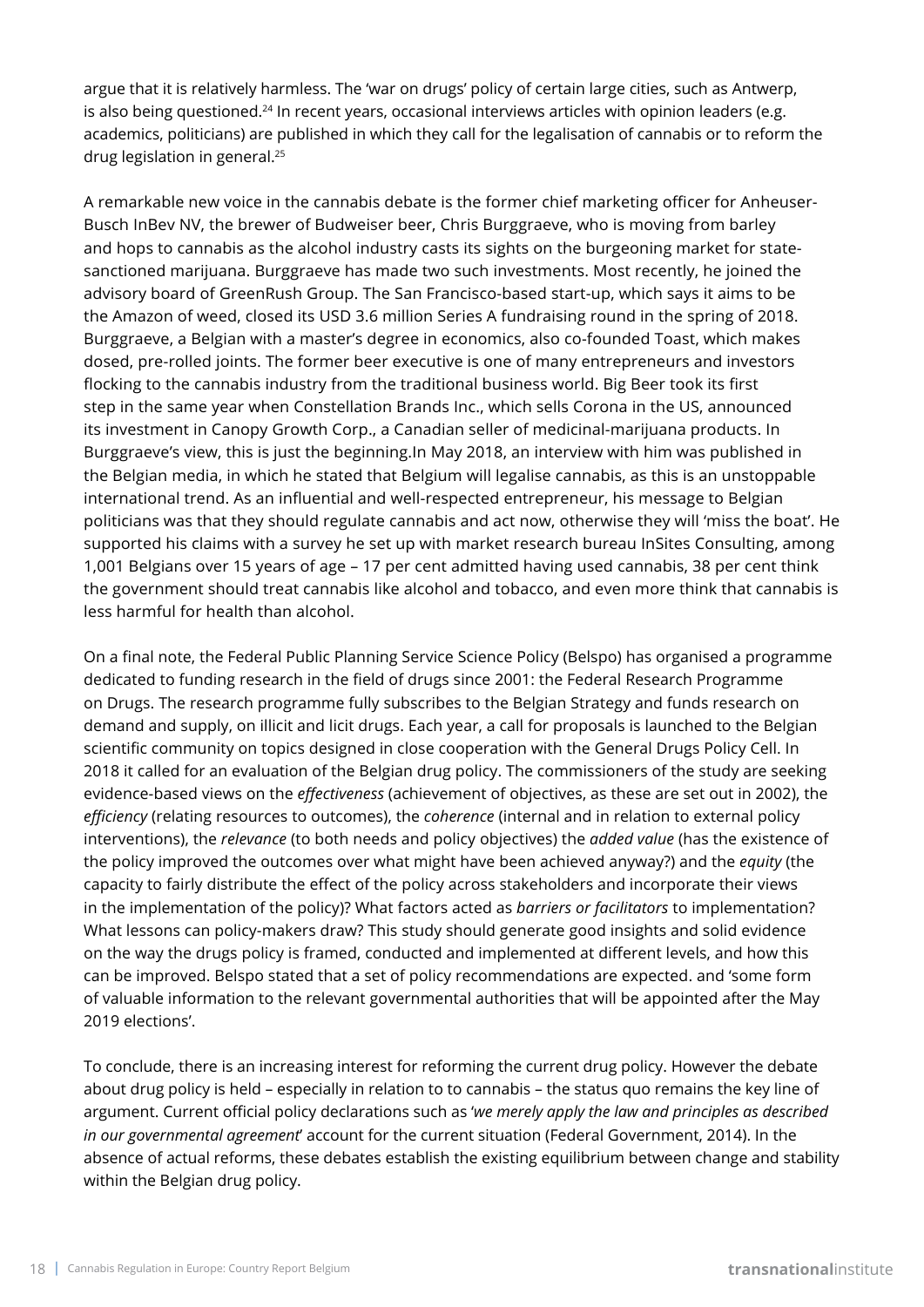# **The role(s) of local authorities with regard to cannabis (regulation) policy**

As mentioned above, technically, cannabis remains an illegal substance and its possession, use, distribution and trafficking can be followed by criminal or administrative sanctions. Moreover, within the scope of Belgian national drug laws and Ministerial Circular Letters, judicial districts and local governments can customise their drug policy. With regard to the judicial districts, it remains the public prosecutor who makes a case by assessing and deciding on the specific case. Some judicial districts are 'tougher' on 'drug crimes' than others. With regard to the local policy level – where the mayor is the head of the local police service – a form of 'criminal' policy can be established via Community Regulations and the instrument of administrative sanctions (GAS), i.e. a maximum fine of EUR 350 for adults.26 Consequently, Belgium has several drug policies which can differ from judicial districts to local communities. This leads to unequal judicial or sanctioning practices and to the uncertainty of citizens' rights. If someone drives through Belgium with some cannabis in the car, depending on the location, this person can face different consequences when they are caught.

After approximately 80 years of socialist local governments, in 2013 the Flemish Nationalists (N-VA) took control of Antwerp's city hall. The city's drug policy is often referred to as a renewed 'war on drugs'. The mayor – and leader of the Flemish Nationalists (N-VA) – is an avid ideological opponent of the legalisation and regulation of cannabis or illegal drugs in general. A criminal and prohibitionist policy towards dealers, producers and users of illegal drugs sends a clear and right-wing message: illegal drugs are dangerous and criminal. We have to acknowledge, however, that this policy towards drug users is not solely based on repression – i.e. prevention and care are still available in Antwerp, albeit with diminished financial means – the repressive approach and discourse are the main features of Antwerp's local drug policy.

The city of Antwerp considers all illegal drug use or possession (including cannabis and regardless of the amount) in public as a possible case of nuisance and applicable for a police report or an administrative sanction.27 Since 2013, Antwerp installed the possibility of an 'immediate financial settlement' (OMS) for the possession of illegal drugs where a 'caught' person has to pay on the spot. For the possession of soft drugs – i.e. cannabis – the amount is EUR 75 and for hard drugs EUR 150 (Prosecution Office Antwerp, 2017). Those who are not able to pay are referred to care, and if they do not successfully follow the required therapy, they face prosecution. Payment or not, the advice is always to follow therapy. Other cities – for instance Aalst and nearby cities and police zones of Antwerp – wish to copy the Antwerp drug policy while N-VA aspires to introduce this approach at the Flemish and national scale.

In a review of its general policy in Antwerp, N-VA states that crime rates have significantly dropped as a result of its actions. It proclaims that '*our war on drugs is at full speed. During this legislature, we arrested 2,200 dealers and closed down 75 drug bars, absolute record numbers*' (N-VA, 2016: 4). In the first six months of 2013, 1,580 persons received fines while 864 persons received an OMS: 90 per cent of these cases concerned the possession of cannabis (Thijs, 2014) . In 2016, the police confiscated 30 tons of cocaine in the port of Antwerp (Prosecution Office Antwerp, 2017). Police capacity in drug teams increased, mainly focused on money laundering from drug trafficking, but these 'extra' forces are police officers redeployed from other departments. In its party policy note on drugs, N-VA states that illegal drug use cannot be tolerated and is a source of trouble, nuisance, addiction, social and health-related costs (N-VA, 2016) . Drug policy should pursue a 'drug-free existence'. Consequently, the legalisation or regulation of any drug is out of the question. The previously sketched Antwerp drug policy model is proclaimed as a promising and just strategy for the future.

A 2017 documentary concerning cocaine trafficking and organised crime in Antwerp (Pano, 2017) – as well as fairly recent violent shooting incidents in the drug milieu in Antwerp – again fuelled the debate about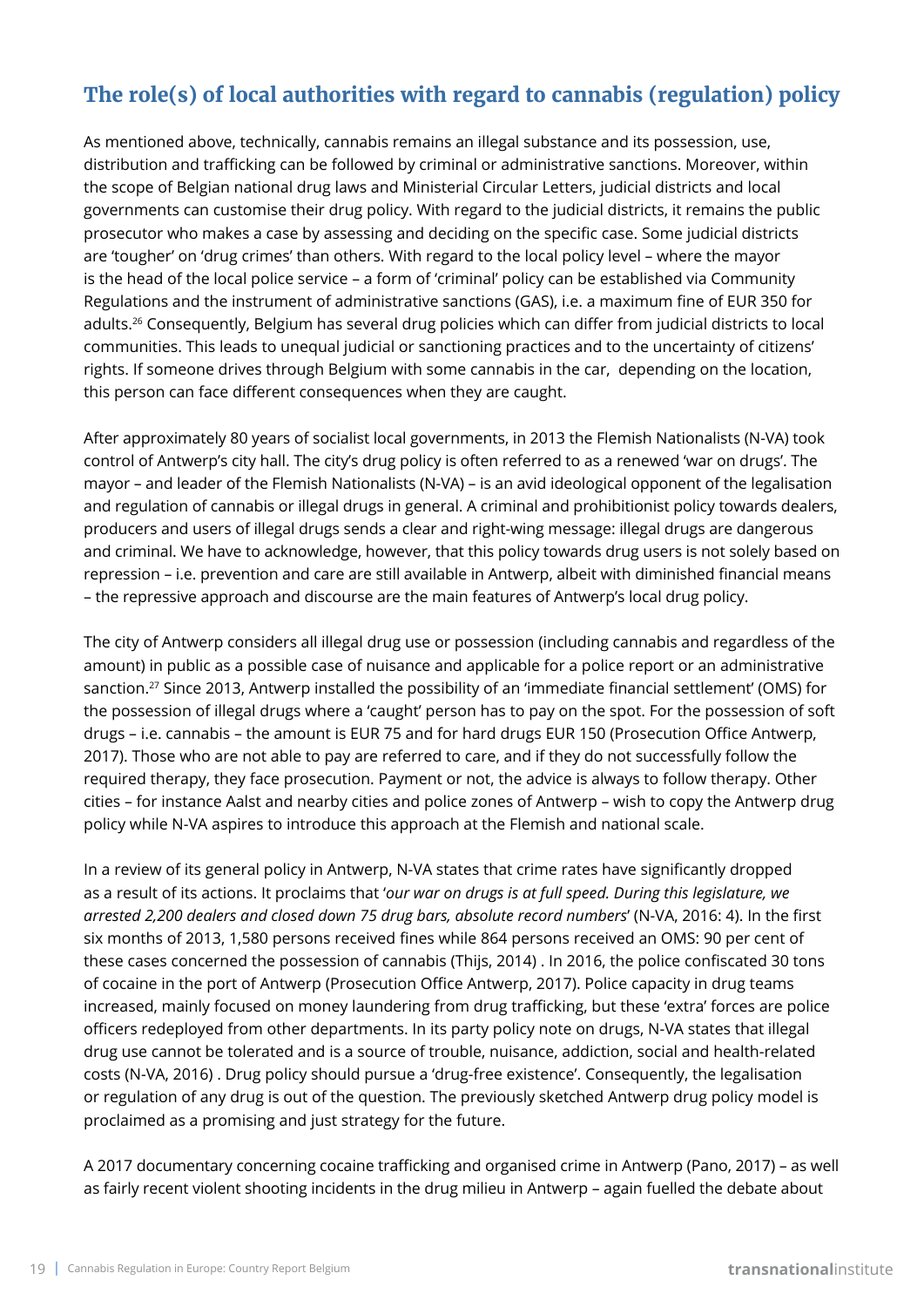the 'war on drugs' and its (in)sensibility. While critics argued that the increased drug-related violence is due to the war on drugs (Decorte, 2017) , the mayor of Antwerp sees it as an indicator of success because the repressive approach creates economic strain on the illegal drug market. In the same Pano documentary, the mayor of Antwerp stated that in order to control the drug problem, youngsters need to be protected from their own social environment and education. Making the link between drug trafficking, related crimes and 'non-Belgian' communities, he declared that the problem lies within certain families and society should be able to take minors out of these situations and inculcate our values (Pano, 2017). In an interview later that week, he defended this invasive model and explained that it is necessary to prevent future frequent offenders from an early age.

In the recent discourse by the Flemish nationalists (often echoed by other parties in the government) a series of arguments are repeated over and over again. The Antwerp mayor and leader of the Flemish nationalists stated that the cocaine problem has shifted from the Rotterdam to the Antwerp port, and he claims the Dutch policy is to be blamed for this trend. The Dutch tolerance policy was the breeding ground for organised crime, and over the years groups of professional criminals became deeply entrenched into the fabric of Dutch society. According to this politician, currently the most popular in Flanders, Belgium now shares the negative consequences of this policy. Another series of arguments is related to an ethnic framing of illegal drug economies, in the sense that drug trafficking is often associated with the Moroccan community.

As a consequence of drug-related incidents, the debate about drug policy, the war on drugs and the question of legalisation and regulation comes to the foreground now and then. While the drug policy has become more repressive in certain areas, it does not mirror US policies where cannabis users suffer mass incarceration and punishment. In the Belgian context, the 'war on drugs' represents the particular situation where repression is not just the last resort in drug policy and repressive and invasive measures are increasingly valued.

# **The latest regulation initiatives or proposals**

# **A blueprint for regulation of cannabis, by the CSCs**

In June 2016, the two oldest Belgian CSCs joined efforts in developing a 'Blueprint for the regulation of cannabis in Belgium' (*Blauwdruk voor wettelijke regulering van cannabis in Belgi'*). The proposal included three different models for the supply of cannabis: home growing, CSCs, and supply via a pharmacy for medical reasons. In relation to home growing, the blueprint suggested a maximum of five plants for outdoor cultivation. For indoor growers the threshold was placed at 2m² (and one lamp). With regard to the CSC model, the two clubs recommended that all the steps and procedures should be well-documented, subject to regulation, and available for inspection by the competent authorities. For instance, the proposal referred to the development of protocols for bio-cultivation, the introduction of rules concerning the set-up of the growing sites, for the transport of cannabis, etc. The admission process and register of members would also, according to the blueprint, be kept up to date and remain available for external scrutiny. Finally, the plan foresaw also a specific supply alternative for patients using cannabis for medical reasons. Overall oversight would be granted to a federal agency (FAGG), cultivation would be done by individual growers (preferably local), which would then be bought and distributed by another government body created for that purpose (a national medical cannabis agency) among Belgian pharmacies. The CSCs argue that the government should not develop pre-defined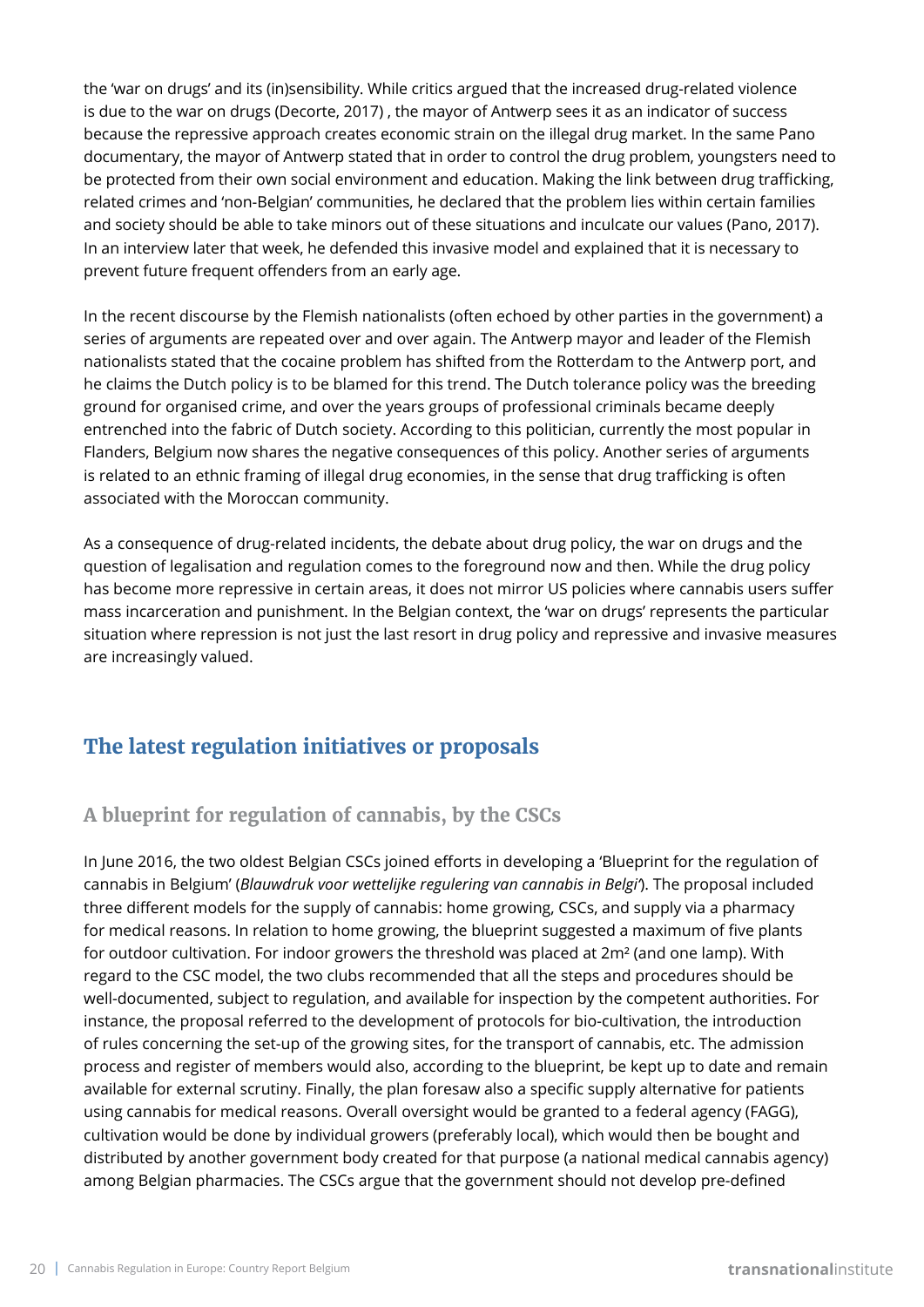conditions for which cannabis might be used for medical ailments, but that the decision should lie with doctors, in consultation with the patient. Finally, the document suggests that the possession of cannabis should be allowed up to a threshold of 25 grams – with possible exceptions for medical users who have been granted a specific certificate to that effect.

# **An academic blueprint for regulation of cannabis**

In November 2013, three academics (a criminologist, a toxicologist and an economist) published an academic vision statement in which they – almost 20 years after the report and the recommendations of the parliamentary working group (1997) and more than ten years after the publication of the Federal Policy Note on Drug Policy (2001) – presented a critical evaluation of the Belgian cannabis policy (Decorte, De Grauwe and Tytgat, 2013). The policy is based on honourable objectives, but it did not succeed in realising its major goals – a decline in the number of dependent citizens, a decrease in the physical and psychosocial damage caused by abuse of cannabis, and a drop in the number of negative consequences of the cannabis phenomenon for society (public nuisance among other things) – over the past decades. The authors argued that the substantial government expenditure goes hand in hand with fruitless strategies that aim to reduce supply, and with the confinement policy. This expenditure displaces more cost-efficient investments based on scientific evidence on effective prevention, the reduction of demand and harm reduction. The policy option for a regulated cannabis market is a serious one that has to be studied with as much care as the continuation or intensification of the current policy.

In their vision statement of November 2013, these three academics not only called for a critical evaluation of the Belgian cannabis policy that has been pursued during the past decades, but also to end the criminalisation, marginalisation and stigmatisation of people who use cannabis without harming others. They also stated that the budgetary means, which would be made available by reducing the repressive approach, should be used to fund a range of measures that discourage demand. Finally, they recommended that the politicians in charge seriously and carefully study the policy options of a regulated cannabis market, and experiment with models for legal regulation of cannabis.

In 2017 the three professors (Decorte, De Grauwe and Tytgat) published a book in which they presented a concrete scenario for a regulated cannabis market in Belgium. In this book (published in Dutch and in French) they argue for a cautious approach that avoids the trivialisation (and unrestrained commercialisation) of cannabis. For that reason, they opt for a cautious scenario, in two phases. Three legally regulated channels would be created in a first phase: home growing for strict personal use (maximum six plants per adult citizen), CSCs (with a maximum of 250 members), and distribution of medicinal cannabis. In a second phase, after a serious evaluation of the implementation of the model and its effects on the quality and the potency of cannabis products, on the role of the so-called black market and criminal entrepreneurs, and on the prevalence of cannabis use and consumption patterns – and possible other relevant parameters – the model can be adjusted if necessary. It is thus possible to assess which areas of the current regulations need to become less or more rigid, and whether additional channels for cannabis production and distribution can be created. In their book, the three scholars present the basic principles of a regulated model, its concrete modalities and a number of preconditions.

It is important to note that the proposal put forward (nowhere near being an implemented policy) is a clear choice for a very regulated market: *'The government must deliberately opt for a restrictive model, with a far-reaching form of government control and strict regulation. This kind of model is adaptable: when serious*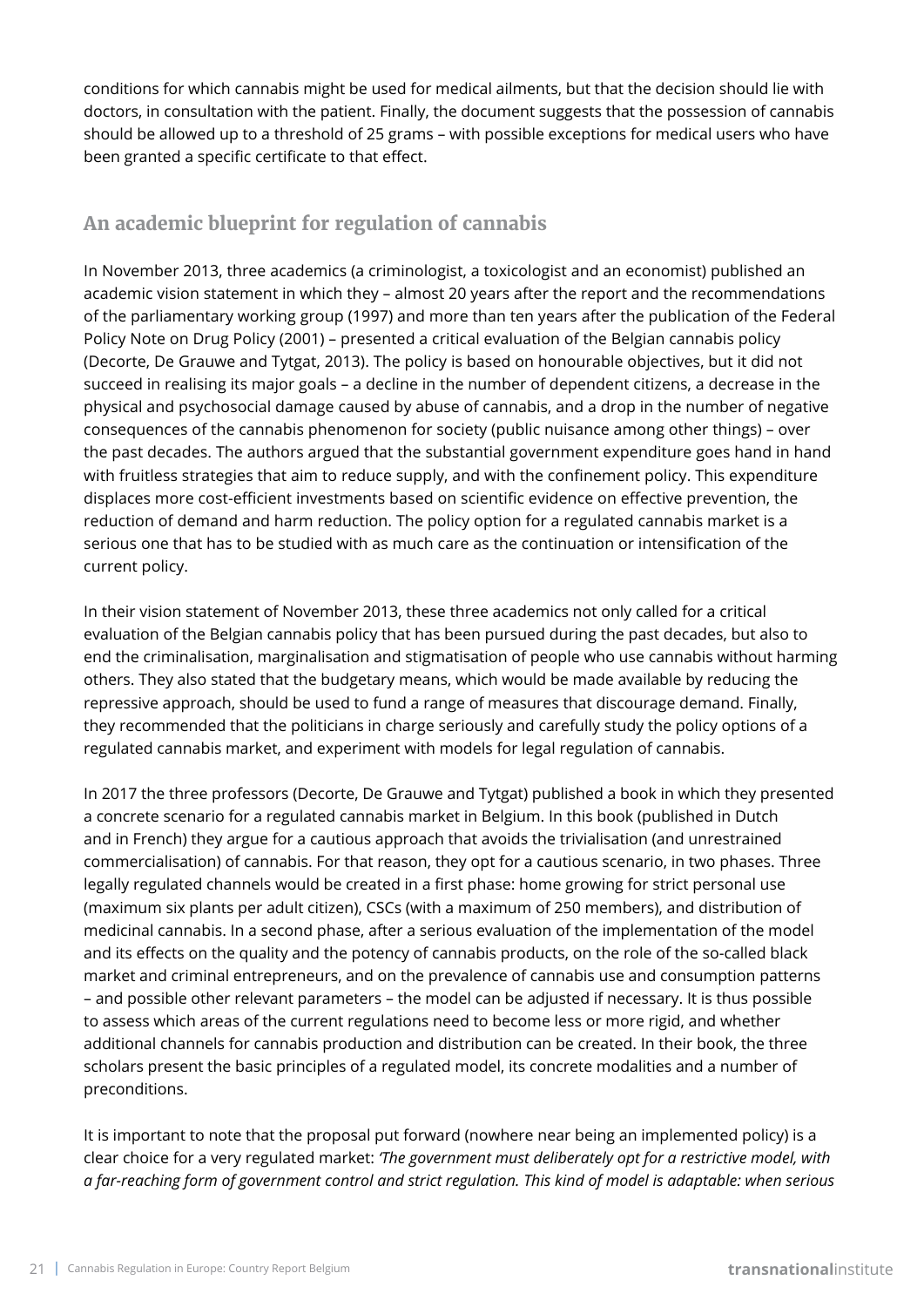*and careful evaluations are positive, it can be adapted in a later phase to a less restrictive and interventionistic model (if new social norms and social control mechanisms will be developed around the legal cannabis market). From a pragmatic and a policy perspective, this is a better scenario than the opposite scenario in which one has to retroactively introduce more restrictive controls because the market was not regulated enough. Our experience with the retroactive regulation of the tobacco and alcohol markets also taught us a lot, for that matter'.*

### **The Metaforum report on cannabis policy (2018)**

In March 2018 another report was published by the Metaforum working group on Cannabis Policy, which built on prior debate and in particular on the work of Decorte, Tytgat and De Grauwe (2013). To this end it has benefited from the multidisciplinary expertise of its 15 members who are active in a variety of social and natural science disciplines, including criminology, economics, psychology, politics, hepatogastroenterology, psychiatry and toxicology.

The report concluded that the Belgian drug policy is based on worthy objectives, but it has failed to achieve its main goals over some decades – as stated above, a decline in the number of dependent citizens, a decrease of the physical and psychosocial damage which can be caused by drug abuse and a drop in the negative consequences of the drug phenomenon for society (including social disruption). The particularly large government expenses linked to the incarceration policy and to fruitless attempts to curtail the supply, supersede more cost-effective investments based on scientific proof concerning the reduction of demand and the limitation of harm. The frequent use of cannabis is harmful, but no more so than the frequent use of alcohol or tobacco. Although there is no specific legal right to use cannabis, the criminalisation of adults who take drugs of their own free will does violate a whole array of internationally acknowledged legal rights, including the right to privacy, health, culture and religious freedom. The risks for users are large when cannabis is produced and distributed by criminal elements and those just seeking their fortune via large profit margins. Prohibition pushes the market into the direction of riskier, stronger (and hence more profitable) drugs, it results in cannabis of an unknown strength and purity, encourages risky use, stimulates use in unsafe settings and forces cannabis users to contact a possibly violent criminal underworld. Criminal production and supply increase the dangers related to cannabis use, because young people are encouraged to consume risky products. Repressive measures push the production of cannabis and its trade into the hands of criminals who take advantage of the prohibition regime and who, if necessary, use force to solve their mutual conflicts. Whenever there is a greater demand for cannabis, prohibition only creates an opportunity for criminal profits. Each disruption of the production and trade in cannabis simply leads to price increases, which attracts even more criminals to the market. Hence, no matter how many crops are destroyed and how many smuggling networks are nabbed, they will always be replaced by others.

Criminalisation and mass arrests offer only false sense of security. They ensure that politicians can be perceived as people 'who do something about it', but rather than tackling the problem, they waste scarce resources and promote the marginalisation of sensitive at-risk groups and vulnerable communities, such as small-scale cultivators, members of CSCs or people who use cannabis for medical reasons.

A successful policy would succeed in controlling the risks of drug use as much as possible, in a rational manner, and simultaneously strongly dissuade the use of psychoactive substances. Establishing a cannabis policy which is healthy, just and humane, is the most ethical response to the cannabis question – and this implies strict legal regulation. Although regulation of cannabis is often presented as a 'liberalisation' or 'dilution' of the legislation, it can and should be the opposite: it concerns locating the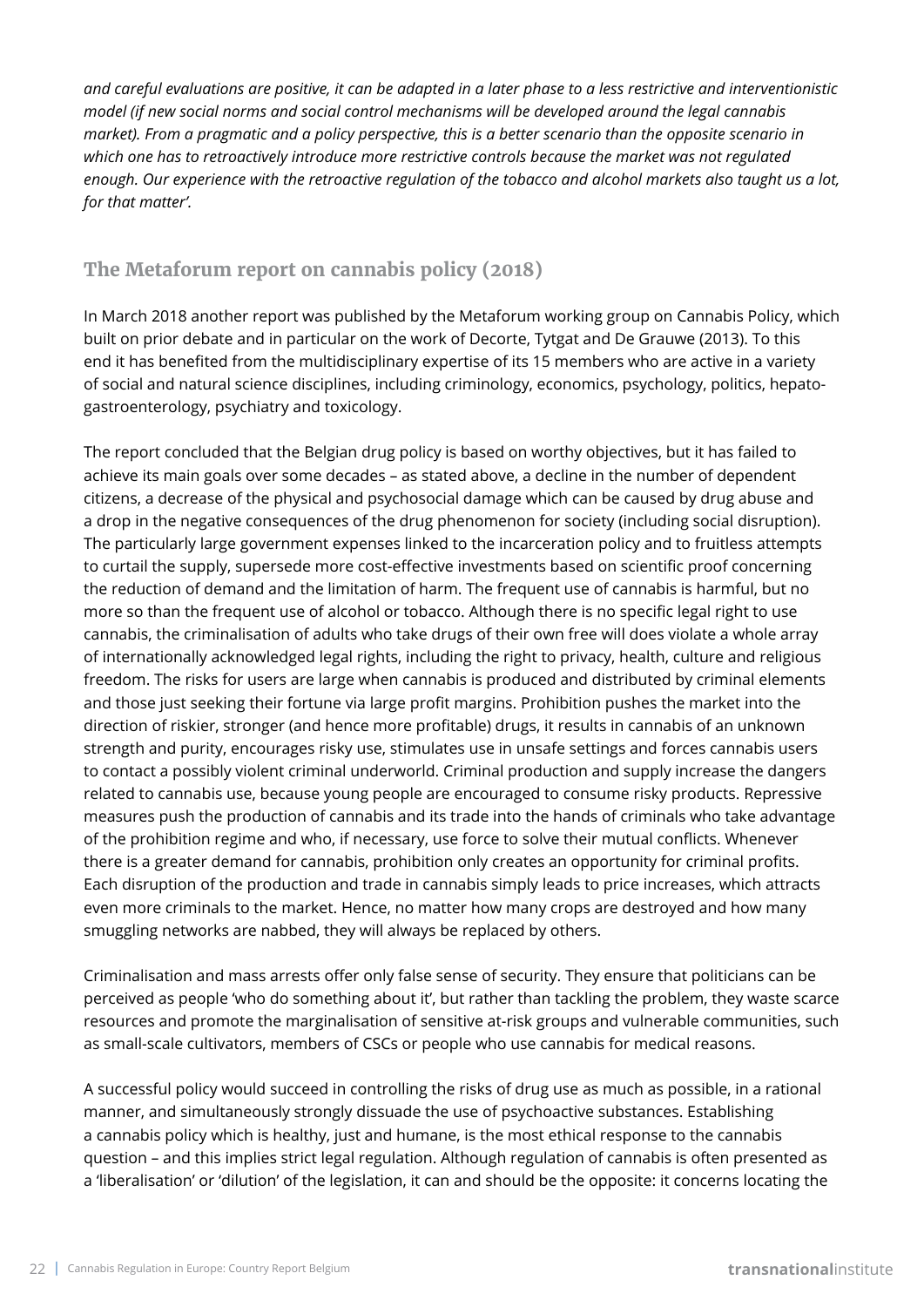trade in cannabis in a legal framework, hence enabling strict control – which is impossible under a total ban. Regulation enables the government to control which cannabis can be sold, to whom and where. Under a ban, it is criminals who are deciding this. In the system of regulation, which the Metaforum group advocates, many specific activities can and should remain illegal or subject to sanctions (e.g. the sale to minors, sale without a license, participating in trafficking cannabis).

According to the Metaforum group, the cannabis policy in Belgium should be aimed at controlling all aspects of the production of cannabis: the way in which cannabis products are available; the price of cannabis products; the sales outlets of cannabis; increasing controls on users and where cannabis can be consumed; providing legal supply channels, so the cannabis user does not have to deal with criminal environments; curtailing the illicit channels, weakening and eventually eliminating the black market in cannabis, as well as depriving organised crime of its main source of income and hence economic power; controlling the composition, purity, strength and quality of cannabis, to protect public health; controlling the marketing strategies of cannabis producers, as is attempted with legal intoxicants; reducing the overload on the criminal justice system by reducing the number of cannabis-related cases which need to be tracked and ruled by a judge; reducing the prison population by reducing the number of people incarcerated for cannabis-related crimes; reducing the selectivity in intervening in cases of public nuisance while tracing cannabis-related facts; stopping pollution resulting from large-scale illicit cannabis production (cannabis plantations); stimulating a more cost-effective and scientifically based investment in effective prevention, in the reduction of the demand and damage restriction; simplifying the task of prevention and counselling, by making their target audience more accessible, and allocating more resources for dissuasion, damage limitation and counselling; ensuring a closed system which does not affect the demand and supply of cannabis in neighbouring countries, hence not affecting their drug policy.

There is a large spectrum of legal or political models to regulate the production, supply and use of cannabis (or other intoxicants). At one end of the spectrum is the criminal market which is created by an absolute prohibition. At the other end, we find the legal, commercially free market. Each extreme of the spectrum is a completely unregulated market, and are connected to unacceptably high social and health costs, because those controlling the market (whether legal or illegal) are almost exclusively driven by profit.

None of these two options is therefore desirable, according to the Metaforum group. Initially, the Belgian government should opt for a very restrictive model, with a far-reaching form of control and strict regulation. From a pragmatic and policy perspective, that would be a better scenario than the opposite, where more restrictive controls have to be introduced retroactively because the market has been insufficiently regulated. These are lessons drawn from the retroactive regulation of the tobacco and alcohol market. A restrictive model seems to be the most appropriate to guarantee that the other EU member states will not experience any negative impact from the new Belgian cannabis policy. A restrictive model would also be more compliant with the UN conventions and the drug-related EU legislation and would probably create less resistance among the INCB, other UN institutions and the Council of Europe. Finally, the Metaforum group stated that it is important that Belgian government place its priority on the protection of public health and eliminate the stimuli for profit as much as possible. Cannabis markets do not need to be based on commercial principles. Other options exist, where government institutions or non-profit organisations manage the cannabis trade, in ways which out rule the financial incentives to initiate or encourage use.

The Metaforum workgroup did not define a concrete and very detailed regulation model, but referred to scenario for a regulated cannabis market elaborated by Decorte, Tytgat and De Grauwe (2017), which can serve as basis or inspiration for a scientific, social and political debate.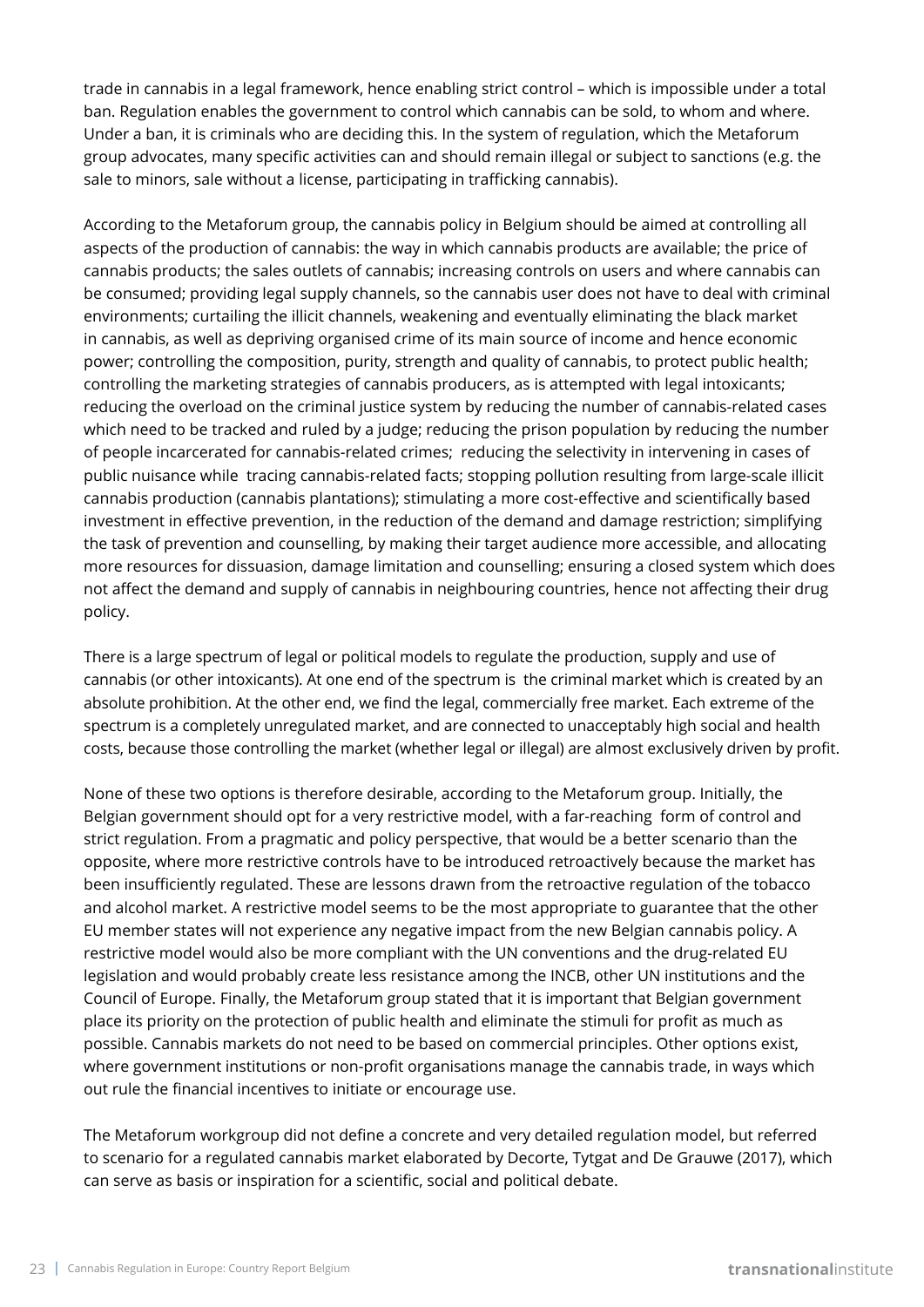# **A legal proposal for the regulation of cannabis, by the Walloon socialist party**

In 2017, the Walloon Parti Socialiste (PS) presented a bill on establishing a regulated cannabis market. The authors believe that the current prohibition of the use of cannabis has too many disadvantages in terms of health and safety. For this reason, the bill aims to regulate the entire production and distribution network, as well as the use of cannabis. Taking over the cannabis market takes place through distribution and production. First, the authors suggest allowing individual home production for strictly personal use. Second, the bill includes the creation of 'Cannabis Social Clubs'. These nonprofit organisations must be licensed and their main activity must be the cultivation and preparation of cannabis on behalf of and for the sole use of their affiliates.<sup>28</sup> However, given that the bill was proposed by a political party that is not part of the current government (opposition), and that no previous agreement was reached with other parties, this proposal went largely unnoticed.

# **A social-scientific experiment with a CSC in Mons?**

Another relevant development pertains to the creation of a scientific experiment in the city of Mons. In April 2017 the city council discussed the possibility of creating a cannabis social club; the mayor – Elio di Rupo (who was the prime minister of Belgium from December 2011 to October 2014, and is the president of the Parti Socialiste in the Walloon region) – personally engaged in supporting this idea. A working group has been set up to prepare the protocol for a scientific experiment, which will encompass an group of experienced cannabis users (n=100) who will have access to cannabis produced by the CSC, and a control group of cannabis users who will have access to cannabis only through the traditional illegal supply channels. The idea is to study the feasibility of a social club as a legal cannabis supply model and its effects on patterns of consumption, users' health, and public nuisance etc. The protocol is being developed at the time of writing and the details are not yet known. After the municipal elections in October 2018, Elio di Rupo stepped down as mayor, and a new coalition of greens (Ecolo) and socialists (Parti Socialiste) was formed. The new mayor, Nicolas Martin (Part Socialiste) has not yet, at time of writing, made any public statements about his predecessor's plan to create a cannabis social club in Mons. It seems the idea of a local experiment has been put on hold. It is important to note that federal elections will be held in May 2019.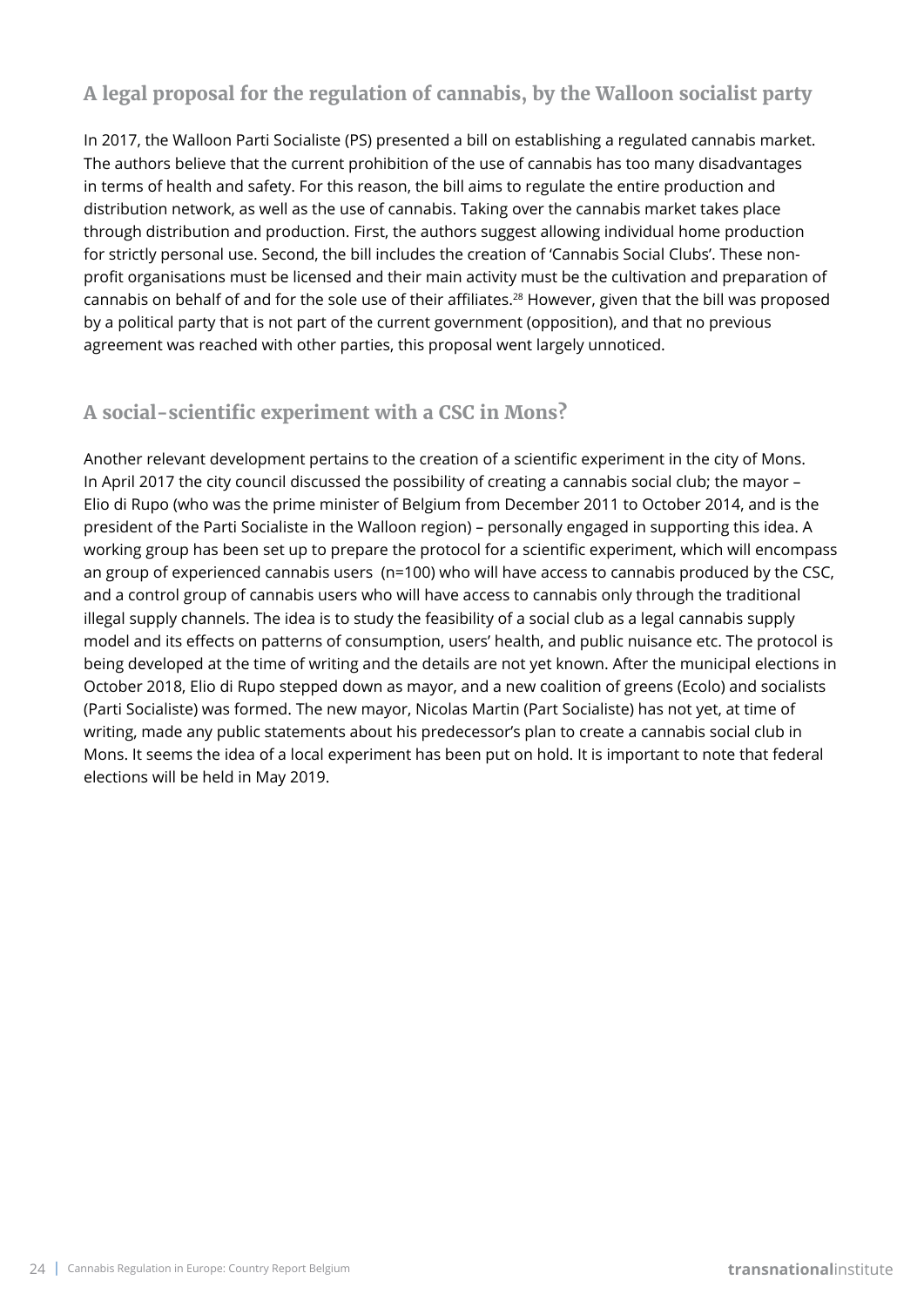# **References**

- Beyens, K., Van den Broeck, T., Raes, A., Snacken, S., Eliaerts, C., & De Nauw, A. (2001). Bouwstenen voor een geïntegreerde criminele politiek Brussel: Federale Diensten voor Wetenschappelijke, Technische en Culturele Aangelegenheden.
- Bijnens, J., Nielandt, B., & Hauglustaine, A. (1985). Probleemgebruikers van harddrugs: onderzoek naar de aantallen en kenmerken van probleemgebruikers in Limburg, 1984-1985. Hasselt: CAD.
- BIRN. (2000). Belgian National Report on Drugs 2000. Brussels: Scientific Institute of Public Health.
- Cartuyvels, Y., & Hebberecht, P. (2002). The Belgian Federal Security and Crime Prevention Policy in the 1990s. In P. Hebberecht & D. Duprez (Eds.), The prevention and security policies in Europe (pp. 15- 49). Brussel: VUB Press.
- Casselman, J., Cooreman, G., De Wijs-Koppen, O., & Prove, W. (1984). Jongeren en drugs andere dan alcohol: gebruik van tabak, psychofarmaca en illegale drugs bij leerlingen uit het secundair onderwijs. Deventer: Van Loghum Slaterus.
- Casselman, J., De Schepper, P., & Nuyens, Y. (1971). Drugs: middelen, mensen, samenleving. Antwerpen: Nederlandsche Boekhandel.
- Cesoni, M. L. (2008). Drug use and possession: the criminalisation-decriminalisation equation. Crime Prevention, 7(2), 1-17.
- Charlier, C., & Plomteux, G. (1998). Alcohol, drugs, medication and highway safety in Belgium. Belgian Toxicology and Trauma Study Research Group. Revue Médical de Liège, 53(1), 25-28.
- Christiaensen, S. (1993). Adolphe Prins 1845 1919. In C. Fijnaut (Ed.), Gestalten uit het verleden (pp. 112- 121). Brussel: Kluwer rechtswetenschappen.
- Christiaensen, S., & Goethals, J. (Eds.). (1994). De illegale drugsgebruiker tussen strafrechtspleging en hulpverlening. Leuven: Acco.
- Cohen, P., & Sas, A. (1997). Cannabis use, a stepping stone to other drugs? The case of Amsterdam. In L. Bollinger (Ed.), Cannabis Science / Cannabis

Wissenschaft. From prohibition to human right / Von der Prohibition zum Recht auf Genu (pp. 49-82). Frankfurt am Main: Peter Lang Eurpaïscher Verlag der Wissenschafte.

- De Pauw, W., & Lempereur, N. (1990). Drugs in België: de afhandeling van drugszaken voor de rechtbanken van eerste aanleg. Brugge: Die Keure.
- De Ruyver, B. (1988). De strafrechtelijke politiek gevoerd onder de socialistische Ministers van Justitie E. Vandervelde, P. Vermeylen en A. Vranckx. Antwerpen: Kluwer.
- De Ruyver, B. (2005). Jo Casselman, een pionier van de wetenschappelijke onderbouw van het drugbeleid. In J. H. Goethals, F. Hutsebaut & G. Vervaeke (Ed.), Gerechtelijke geestelijke gezondheidszorg: wetenschap, beleid en praktijk: liber amicorum Joris Casselman (pp. 251-258). Leuven: Universitaire Pers Leuven.
- De Ruyver, B., Pelc, I., Casselman, J., Geenens, K., Nicaise, P., From, L., Vander Laenen, F., Meuwissen, K. and Van Dijck, A. (2004). Drugbeleid in cijfers. Gent: Academia Press.
- De Ruyver, B., Ponsaers, P., Vermeulen, G., & Vander Beken, T. (Eds.). (2010). Strafrechtshandhaving in België en Nederland: uitgave ter gelegenheid van het eredoctoraat toegekend door de Universiteit Gent aan Prof. dr. Cyrille Fijnaut. Antwerpen: Apeldoorn.
- De Ruyver, B., Van Bouchautte, J., & Reisinger, M. (1993). Les traitements de substitution à la drogue. Bruxelles: Fondation Roi Baudouin.
- De Ruyver, B., Van Daele, L., & Coolsaet, M. (1991). Onderzoek naar het gebruik van alcohol, medicatie, illegale drugs en tabak bij adolescenten tussen 14 en 19 jaar in de Provincie WestVlaanderen. Gent: Academia Press.
- De Ruyver, B., Vermeulen, G., & Vander Beken, T. (2002). Multidisciplinary drug policies and the UN drug treaties. Antwerpen: Maklu.
- De Ruyver, B., Vermeulen, G., De Leenheer, A., & Marchandise, T. (Eds.). (1996). Veiligheids- en medisch-sociale benadering: complementair of tegengesteld? Antwerpen: Maklu.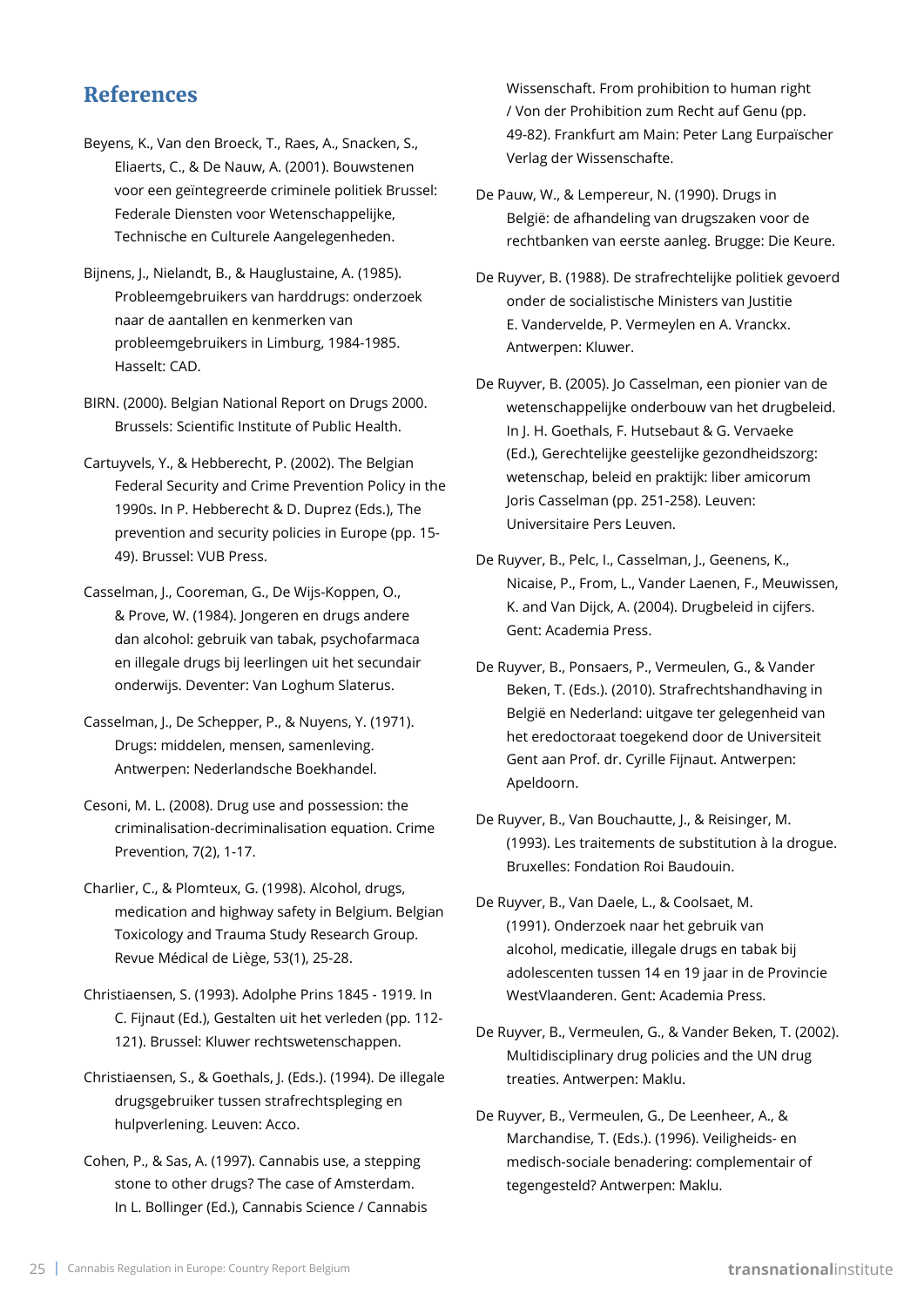- De Ruyver, B., Vermeulen, G., De Leenheer, A., & Van Der Straten Waillet, G. (Eds.). (1995). Op weg naar een geïntegreerd drugbeleid in België? Antwerpen: Maklu.
- De Ruyver, B., Vermeulen, G., Franck, P., & Van Daele, L. (1992). Kansarmoede, druggebruik, criminaliteit. Gent: Universiteit Gent.
- De Ruyver, B., Vermeulen, G., Franck, P., & Van Daele, L. (1992). Kansarmoede, druggebruik, criminaliteit. Gent: Universiteit Gent.
- Decorte, T. (2015) 'Cannabis social clubs in Belgium: organizational strengths and weaknesses, and threats to the model'. [Y]. International Journal of Drug Policy 26: 122-130.
- Decorte, T., & Pardal, M. (2017) 'Cannabis Social Clubs in Europe: Prospects and Limits', in R. Colson & H. Bergeron (Eds.), European Drug Policies: the ways of reform (pp. 285-299). New York: Routledge.
- Decorte, T., Pardal, M., Queirolo, R., Boidi, M. F., Sanchez, C., & Pares, O. (2017) Regulating Cannabis Social Clubs: A comparative analysis of legal and selfregulatory practices in Spain, Belgium and Uruguay. International Journal of Drug Policy 43: 44-56.
- Decorte, T., De Grauwe, P., & Tytgat, J. (2013) Cannabis: bis? Pleidooi voor een kritische evaluatie van het Belgische cannabisbeleid.
- Decorte, T., De Grauwe, P., & Tytgat, J. (2014). Het Belgisch cannabisbeleid maakt zijn doelstellingen niet waar. Panopticon, 35(2), 151-155.
- Decorte, T., De Grauwe, P., & Tytgat, J. (2016) Cannabis onder controle: Hoe? Tielt: Lannoo Campus.
- Dienst Strafrechtelijk Beleid. (1996). Jaarverslag 1995- 1996. Brussel: Ministerie van Justitie.
- FAGG (2017) FAQ Cannabis. Retrieved 7 December from [https://www.fagg-afmps.be/nl/MENSELIJK\\_](https://www.fagg-afmps.be/nl/MENSELIJK_gebruik/bijzondere_producten/speciaal_gereglementeerde_stoffen/verdovende_middelen/faq_cannabis) [gebruik/bijzondere\\_producten/speciaal\\_](https://www.fagg-afmps.be/nl/MENSELIJK_gebruik/bijzondere_producten/speciaal_gereglementeerde_stoffen/verdovende_middelen/faq_cannabis) [gereglementeerde\\_stoffen/verdovende\\_middelen/](https://www.fagg-afmps.be/nl/MENSELIJK_gebruik/bijzondere_producten/speciaal_gereglementeerde_stoffen/verdovende_middelen/faq_cannabis) [faq\\_cannabis](https://www.fagg-afmps.be/nl/MENSELIJK_gebruik/bijzondere_producten/speciaal_gereglementeerde_stoffen/verdovende_middelen/faq_cannabis)
- FAGG (2014) Advies van de werkgroep over het gebruik van medicinale cannabis. Commissie voor geneesmiddelen voor menselijk gebruik. Commissie voor kruidengeneesmiddelen voor menselijk gebruik.
- Federal Government. (1992). Regeerakkoord Federale Regering. Brussel: Federale Regering.
- Federal Government. (2001a). Beleidsnota van de Federale Regering in verband met de drugproblematiek [Federal Drug Policy Note]. Brussel: Federale Regering.
- Federal Government (2001) Beleidsnota van de Federale Regering in verband met de drugproblematiek [Federal Drug Policy Note]. Brussels: Federale Regering
- Federal Government (2014) Federaal regeerakkoord. Brussels: Federale Regering.
- Fedito Bruxelles (2014). Voor een regulering van cannabis in België. Brussels.
- FEDITO Wallonne (2014). Cannabis, enquête et recommandations : changement du cadre législatif et règlementation. Bruxelles.
- Fijnaut, C., & De Ruyver, B. (2014) De derde weg: een pleidooi voor een evenwichtig cannabisbeleid. Antwerp: Intersentia.
- Geeroms, M. (Ed.). (1978). Strafrechtsbedeling en wetenschappelijk onderzoek. Gent: RUG. School voor Criminologie.
- Goethals, J., Hutsebaut, F., & Vervaeke, G. (Eds.). (2005). Gerechtelijke geestelijke gezondheidszorg: wetenschap, beleid en praktijk. Leuven: Universitaire Pers Leuven.
- Goyvaerts, G., Van Hal, G., & Teugels, P. (1992). Onderzoek naar alcohol-, tabak-, geneesmiddelenen illegaal druggebruik bij jongeren van het secundair dagonderwijs in Groot-Antwerpen, gedurende de periode januari-mei. Antwerpen: SODA.
- Guillain, C. (2003). La politique pénale du gouvernement arc-en-ciel en matière de drogues. Bruxelles: CRISP.
- Gusfield, J. R. (1975). The (F)Utility of Knowledge? The Relation of Social Science to Public Policy toward Drugs. Annals of the American Academy of Political and Social Science, 417(1), 1-15.
- Hartnoll, R. (2004). Drugs and drug dependence: linking research, policy and practice. Strasbourg: Council of Europe Publishing.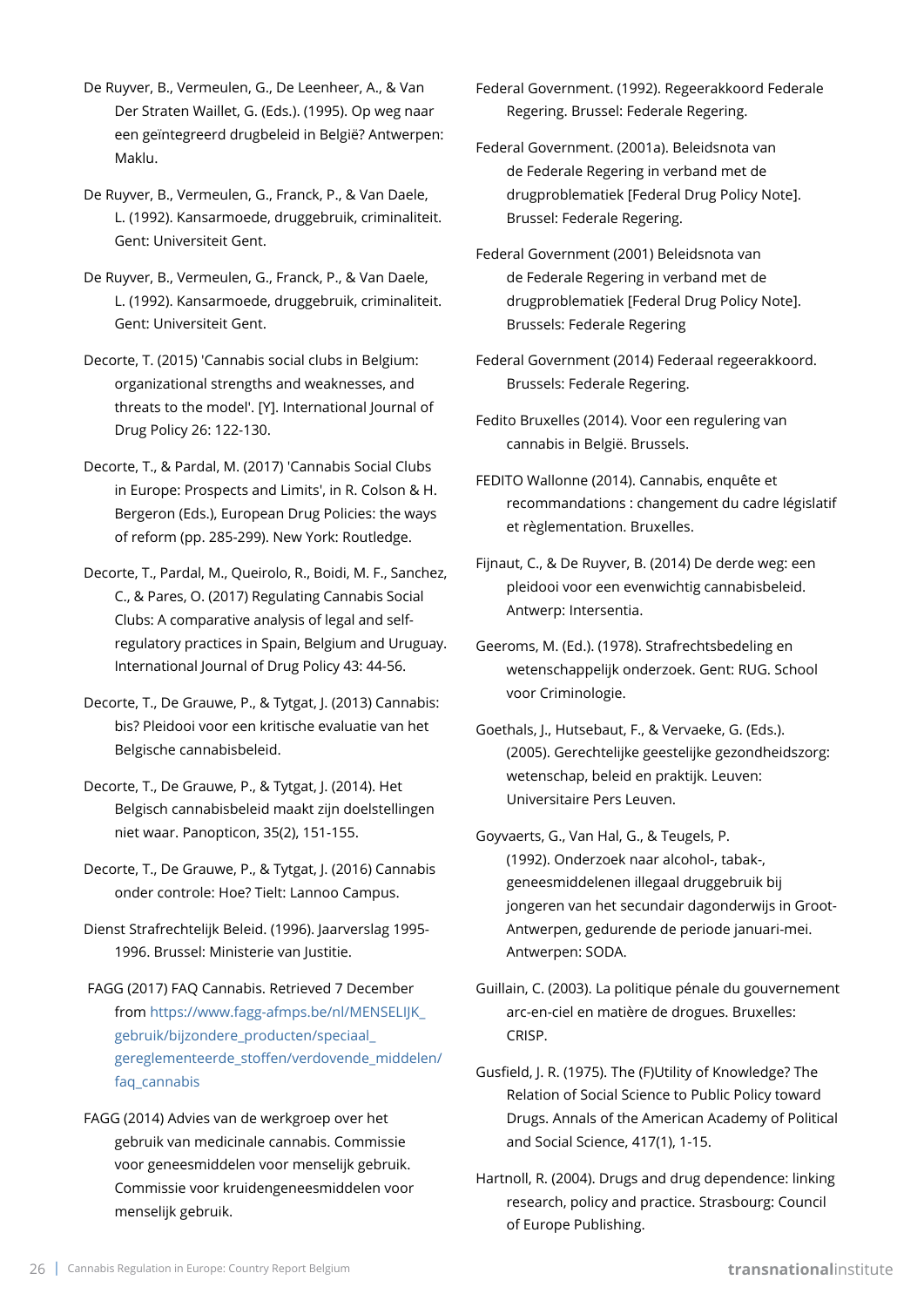- Hebberecht, P. (2004). Het Belgische preventie- en veiligheidsbeleid. Justitiële verkenningen. De nieuwe veiligheidscultuur, 30(7), 81-94.
- Hoge Gezondheidsraad. (2000). Follow-up van de conferentie over de methadone consensus van 1994. Evaluatie van de aanbevelingen geformuleerd in 1994 en aanvullende voorstellen. Brussel: Hoge Gezondheidsraad.
- Hoppe, R. (1999). Policy analysis, science and politics: from 'speaking truth to power' to 'making sense together'. Science and public policy, 26(3), 201-210.
- Kabinet van de Eerste Minister. (1995). Actieplan Toxicomanie Drugs [Federal Action Plan Toxicomania-Drugs]. Brussel: Kabinet van de Eerste Minister.
- Kaminski, D. (2003a). L'activité pénale sous influence: un bilan de la recherche. In D. Kaminski (Ed.), L'usage pénal des drogues (pp. 11-40). Bruxelles: De Boeck & Larcier.
- Kaminski, D. (2003b). Les directives de politique criminelles en matière de stupéfiants. In D. Kaminski (Ed.), L'usage pénal des drogues (pp. 107- 140). Bruxelles: De Boeck & Larcier.
- Kilmer, B., Kruithof, K., Pardal, M., Caulkins, J. P., & Rubin, J. (2013) Multinational overview of cannabis production regimes. Rand Europe
- Kinable, H., Casselman, J., Todts, S., & Van Deun, P. (1994). Drugsgebruikers en AIDS. AIDS-risicogedrag bij injecterende drugsgebruikers en evaluatie van een preventief project. Onderzoeksproject in het kader van het samenwerkingsakkoord tussen het NFWO, de staat en de gemeenschappen. Brussel/ Leuven Antwerpen: VAD/Katholieke Universiteit Leuven/Free Clinic.
- Loader, I., & Sparks, R. (2011). Public criminology? New York: Routledge.
- Muyshondt, P. (2017) Beleid op speed: hoe de drugsoorlog alle zin voor rede versmoort. Antwerp: Uitgeverij Vrijdag.
- Pano (2017, 13 December) Drugsmaffia in Antwerpen: het sociale drama achter de coke. VRT. Opgehaald van [https://www.vrt.be/vrtnu/a-z/pano/2017/pano](https://www.vrt.be/vrtnu/a-z/pano/2017/pano-s2017a20/)[s2017a20/](https://www.vrt.be/vrtnu/a-z/pano/2017/pano-s2017a20/)
- Pardal, M. (2016a) Cannabis Social Clubs in Belgium: growing in a legal haze? In J. d. Maillard, A. Groenmeyer, P. Ponsaers, J. Shapland, & F. Viannello (Eds.), GERN Research Paper Series (Vol. 4, pp. 13-29). Antwerp: Maklu.
- Pardal, M. (2016b) Cannabis Social Clubs through the lens of the drug user movement. Tijdschrift over Cultuur & Criminaliteit, 6(2): 47-58.
- Pardal, M. (2018). The Belgian Cannabis Social Club landscape. Drugs and Alcohol Today, 18(2), 80-89.
- Pardal, M., & Tieberghien, J. (2017). An analysis of media framing of and by Cannabis Social Clubs in Belgium: making the news? Drugs: Education, Prevention and Policy, 24(4), 348-358
- Pardal, M., & Bawin, F. (2018). The supply of cannabis for medical use through Cannabis Social Clubs in Belgium. Contemporary Drug Problems, 45(2), 127-145.
- Tieberghien, J. (2015) The intersection between science and policy: the case of the development of Belgian drug policy between 1996-2003. Ghent: Faculty of Law, Ghent University.
- VAD (2014) Probleemverkennende nota cannabisbeleid VAD. Brussels: VAD. [https://www.vad.be/artikels/](https://www.vad.be/artikels/detail/probleemverkennende-nota-cannabisbeleid-vad) [detail/probleemverkennende-nota-cannabisbeleid](https://www.vad.be/artikels/detail/probleemverkennende-nota-cannabisbeleid-vad)[vad](https://www.vad.be/artikels/detail/probleemverkennende-nota-cannabisbeleid-vad)
- Vander Laenen, F., Vandam, L., Colman, C., & De Ruyver, B. (2010) 'Do's en dont's van een integraal en geïntegreerd drugbeleid', in L. Pauwels & G. Vermeulen (Eds.), Actualia strafrecht en criminologie: update in de criminologie V (Vol. 5, pp. 247-264). Antwerp: Maklu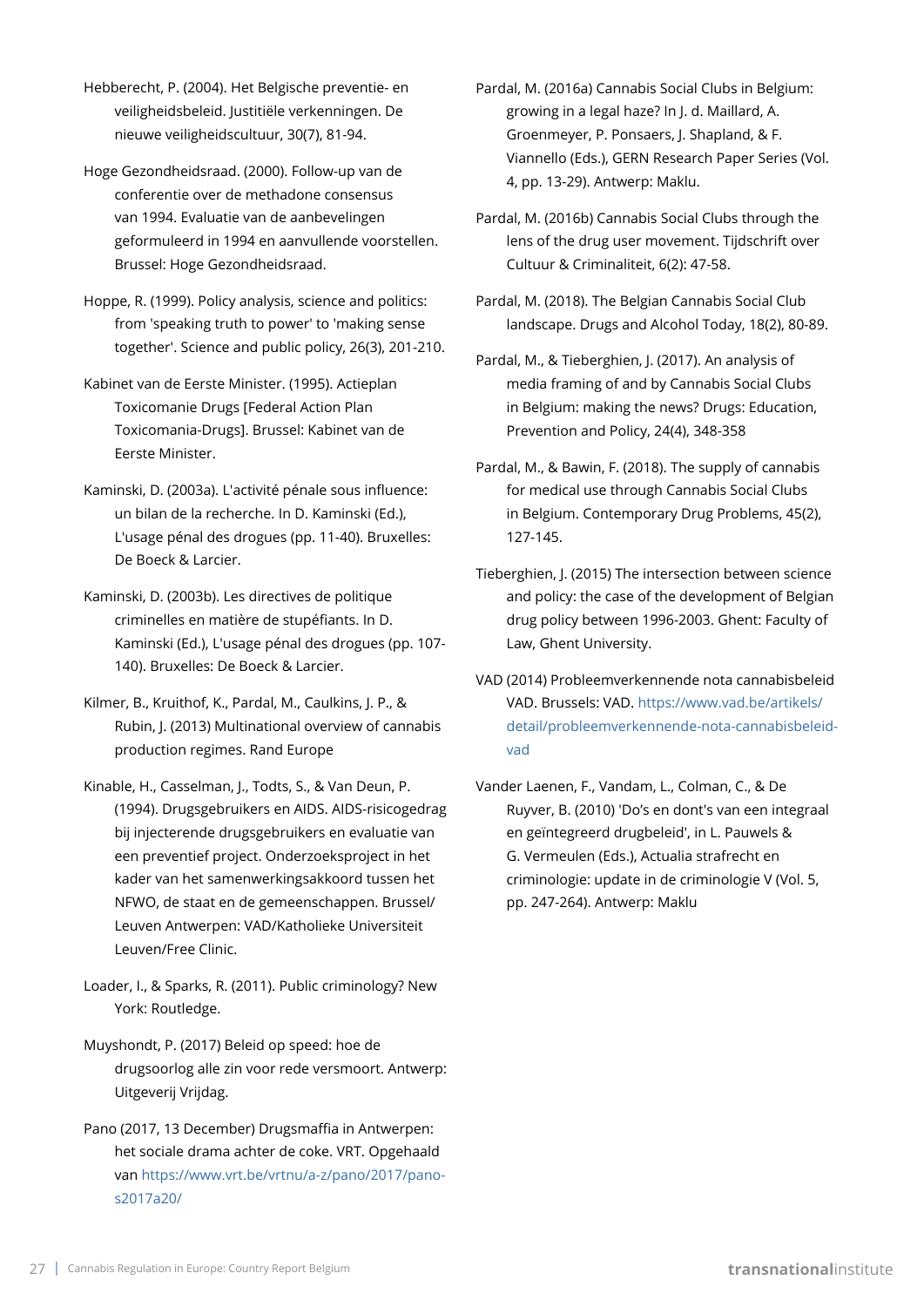# **Endnotes**

**1.** "At that time, the Netherlands took the first step in the opposite direction. The debate about the Dutch drug policy sparked off and resulted in the Opium Act (1976) making a distinction between soft drugs and hard drugs. "

**2.** While, according to art. 3 and 8 of the Law of 29 June 1964, the person concerned should not have been earlier sentenced to a criminal sentence or a prison sentence of more than 12 months, art. 9 of the Law of 9 July 1975 noted that, in case of offences for personal use or of drug use in group, judicial antecedents were no impediments for probation (Mahieu, 2004; Wet van 29 juni 1964 betreffende de opschorting, het uitstel en de probatie, B.S. 17 juli 1964).

**3.** During the 1980s, the *Gang of Nijvel* carried out a number of very violent and bloody raids on supermarkets in which a total of 28 people were killed. The unsolved killings by this criminal gang together with the poor and cha-otic communication between police and justice, threatened the legitimacy of the entire police and justice system and caused a moral panic.

**4.** The possible (negative) impact of the liberal policy of the Netherlands on the drug policy in Belgium is a frequently heard argument in the debate about the drug policy in Belgium during the nineties. For example, it was argued that an explosion in the coffeeshop market and a Europe without borders (according to the Schengen Convention) has led to an increasing amount of foreign (Belgian) drug tourism to the Netherlands (Fijnaut and De Ruyver, 2014).

**5.** A combination of the unsolved killings of the Nijvel Gang and the acts of terrorism of the 'Cellules Communistes Combattantes' (CSC) in the 1980s posed problems for the entire criminal law system. This resulted in the creation of a Parliamentary Inquiry Commission on the struggle against banditism and terrorism in 1988.

**6.** The Permanent Secretariat for Prevention Policy was integrated in the 'Algemene Directie Veiligheid- en Preven-tie' in 2003.

**7.** The results of this pilot project were very positive, but the legal context and the political climate at that

time impeded the implementation of the project in Flanders. In 2000, needle exchange projects were formalised by a Royal Decree (5 July 2000) and finally operationalised in 2001.

**8.** At that time, there were large differences between the more liberal practices in Brussels and the Frenchspeaking part on the one hand, and the more cautious Flemish region, where maintenance treatment was still exceptional and where therapeutic communities were still influential, on the other hand.

**9.** Voorstel van wet tot wijziging van de wet van 24 februari 1921 betreffende het verhandelen van de giftstoffen, slaapmiddelen en verdovende middelen, ontsmettingsstoffen en antiseptica (ingediend door Mr. Roger Lallemand and Mr. Fred Erdman), Parl.St. Senaat 1991-1992, nr. 447/1.

**10.** The installation of medical-social treatment centres for drug users (MSOC's) was largely inspired by the network of low-threshold (methadone) programs in Amsterdam. Mr. Johan Vande Lanotte is considered as the driving force of the ten-point plan and the installation of medical-social treatment centres for drug users (MSOC's) in particular (Fijnaut and De Ruyver, 2014).

**11.** After an evaluation of the MSOC's (1999), an MSOC in Vlaams-Brabant was established.

**12.** The European Monitoring Centre for Drugs and Drug Addiction (EMCDDA) played an important role in initiating the science – policy debate. Established in Lisbon in 1993, the European Monitoring Centre for Drugs and Drug Addiction (EMCDDA) was given the task of providing the EU and its Member States with a factual overview of Eu-ropean drug problems and a solid evidence base to support the drugs debate (Stimson, 1997; Hartnoll, 2004). Un-der the influence of this movement, most European countries gradually started to establish an empirical basis of (epidemiological) research (Stimson, 1997; EMCDDA, 2008). As a result, more and more, references of research were introduced into the drug policy documents (i.e. national drug strategy or action plan) in many European countries (EMCDDA, 2008).

**13.** Cannabis was the most commonly used illegal drug in Belgium in the mid-nineties. About 14.9% of the school population had at least tried the drug in 1994. Increases of the use of cannabis were reported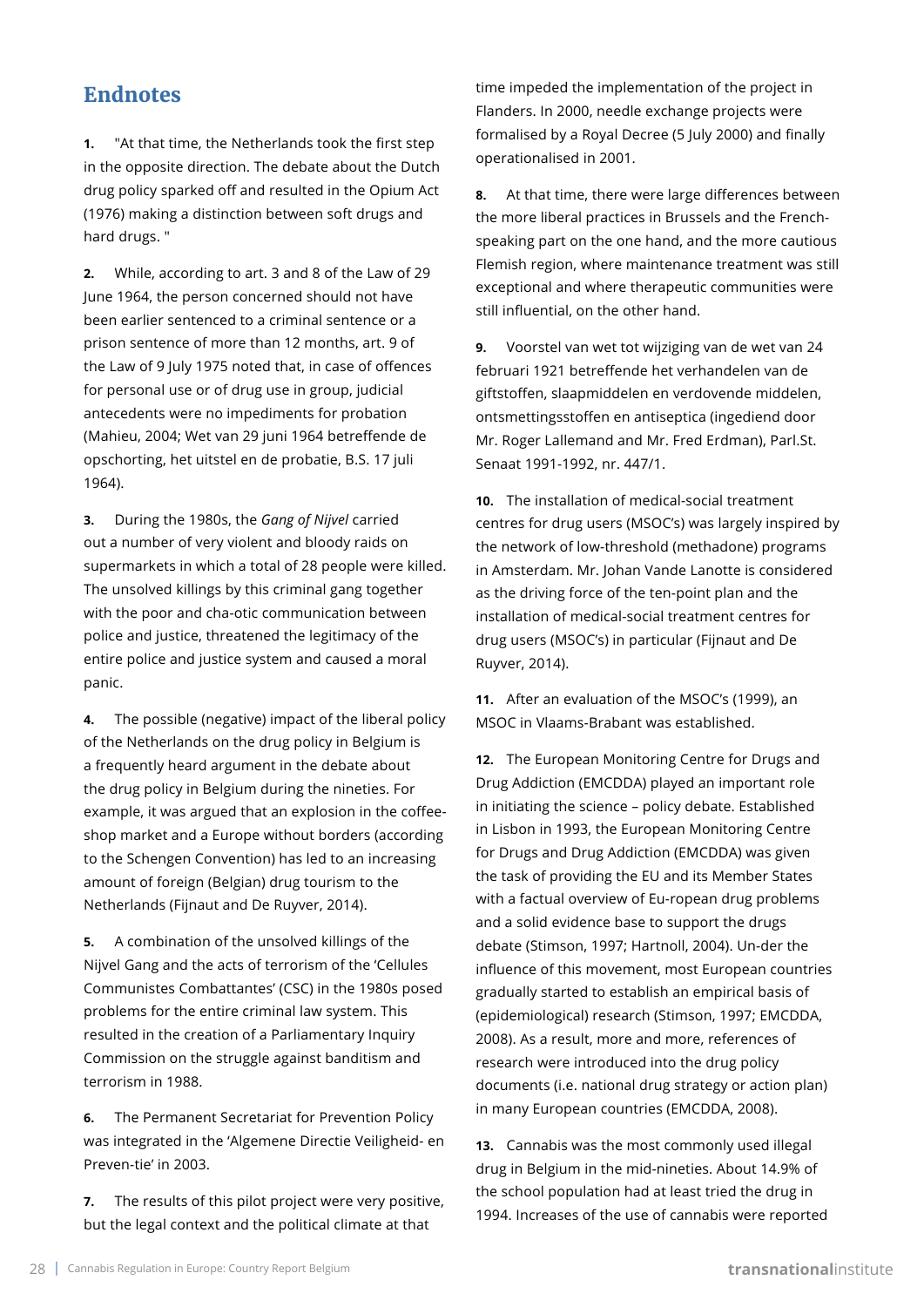in 1996 (19.6%). A major issue for young people's drug use was the emergence of so-called 'dance drugs', including ecstasy. Lifetime prevalence of ecstasy use increased from 4.1% in 1994 to 5.6% in 1996 (BIRN, 2000).

**14.** Regarding cannabis use, one observed that the Flemish life-time prevalence of 1994 (5.8%) followed the global increasing trend during the nineties (as observed in other European countries). Information on use of other drugs by adults was limited (BIRN, 2000).

**15.** The role of scientists in the public/political debate is part of a heated discussion among scientists (cfr. *public soci-ology* or *public criminology*).

**16.** Wet van 24 februari 1921 betreffende het verhandelen van giftstoffen, slaapmiddelen en verdovende middelen etc., *Belgisch Staatsblad*, 6 maart 1921.

**17.** Below 18 years of age according to Belgian civil law.

**18.** Gemeenschappelijke Verklaring van de Interministeriële Conferentie Drugs van 25 januari 2010 betreffende een globaal en geïntegreerd drugsbeleid voor België, *Belgisch Staatsblad*, 15 april 2010.

**19.** Koninklijk besluit van 2015 tot het reglementeren van producten die één of meer tetrahydrocannabinolen bevatten, *Belgisch Staatsblad*, 25/06/2015, 36784.

**20.** Ibid.

**21.** The Dutch Office of Medicinal Cannabis (OMC) is an example of such a government office.

**22.** Koninklijk besluit van 2015 houdende coördinatie van het koninklijk besluit nr. 78 van 10 november 1967 betreffende de uitoefening van de gezondheidszorgberoepen, *Belgisch Staatsblad*, 18/06/2015, 2015/A24141.

**23.** Koninklijk besluit van 2001 tot bepaling van de voorwaarden voor het afleveren van geneesmiddelen die één of meer tetrahydrocannabinolen bevatten, *Belgisch Staatsblad*, 19/07/2001, 24598.

**24.** Camps, H., Antwerpen, waar niets meer mag, niets meer kan (2014, January, 06), *De Morgen*, Retrieved from [https://www.demorgen.be/nieuws/antwerpen](https://www.demorgen.be/nieuws/antwerpen-waar-niets-meer-mag-niets-meer-kan-bb1278e6/)[waar-niets-meer-mag-niets-meer-kan-bb1278e6/](https://www.demorgen.be/nieuws/antwerpen-waar-niets-meer-mag-niets-meer-kan-bb1278e6/).;

Bart Dobbelaere, *De Standaard*, 19/11/2000 pp 4; Verschelden, W., Standpunt hoofdredacteur: Buurman (2012, May, 02). *De Morgen*, pp 2.

**25.** Remy A., Paul De Grauwe: "Legaliseer alle drugs en hef accijnzen" (2014, March 14), *De Morgen*, pp2; Van Scharen, H., 'Zolang er niet te veel doden vallen, sluit men de ogen' (1998, june, 06), *De Morgen*, pp 35; Decorte, T., Wietbeleid zonder 'hit-and-run'. (2011, August 08), *De Standaard*, pp21; Oeyen, M., 'Overheid moet zelf cannabis kweken en verkopen' (2013, Avril 30). *De Morgen*, Retrieved from [https://](https://www.demorgen.be/plus/-overheid-moet-zelf-cannabis-kweken-en-verkopen-b-1412189858019/) [www.demorgen.be/plus/-overheid-moet-zelf-cannabis](https://www.demorgen.be/plus/-overheid-moet-zelf-cannabis-kweken-en-verkopen-b-1412189858019/)[kweken-en-verkopen-b-1412189858019/](https://www.demorgen.be/plus/-overheid-moet-zelf-cannabis-kweken-en-verkopen-b-1412189858019/).; Verschelden, W., PS: ,,Vijf gram cannabis moet kunnen'' (2006, Februari, 14), *De Standaard*, Retrieved from [http://](http://www.standaard.be/cnt/gp1o73g3) [www.standaard.be/cnt/gp1o73g3](http://www.standaard.be/cnt/gp1o73g3).; De Gendt, T., 'Dubbelzinnige wetgeving leidt tot problematisch cannabisgebruik', (2007, May, 15). *De Morgen*, pp 10; Delepeleire Y. & Ghijs I., 'Je kan moeilijk doen alsof thuisteelt en cannabisclubs niet bestaan', (2014, October, 31) *De Standaard*, pp17-18; Delrue, E., Wereldwijde strijd tegen drugs is verloren (2014, May, 12), *De Morgen*, Retrieved from [https://www.](https://www.demorgen.be/plus/-wereldwijde-strijd-tegen-drugs-is-verloren-b-1412190608787/) [demorgen.be/plus/-wereldwijde-strijd-tegen-drugs-is](https://www.demorgen.be/plus/-wereldwijde-strijd-tegen-drugs-is-verloren-b-1412190608787/)[verloren-b-1412190608787/;](https://www.demorgen.be/plus/-wereldwijde-strijd-tegen-drugs-is-verloren-b-1412190608787/) Eckert M. & Goethals M., Experts: 'Legaliseer cannabis nu' De Wever: 'Niet deze regeerperiode' (2014, November 04), *De Standaard*, Retrieved from [http://www.standaard.be/cnt/](http://www.standaard.be/cnt/dmf20141103_01357121) [dmf20141103\\_01357121.](http://www.standaard.be/cnt/dmf20141103_01357121)

**26.** Wet van 24 JUNI 2013 betreffende de gemeentelijke administratieve sancties, *Belgisch Staatsblad,* 01 Juli 2013*.*

**27.** Art. 665 en 666, Code van politiereglement, Stad Antwerpen, laatst gewijzigd tijdens de gemeenteraad van 16 oktober 2017.

**28.** Voorstel van kaderwet van 13 september 2017 tot instelling van een gereglementeerde cannabismarkt. De Kamer van volkstegenwoordigers, 54, 2660/001.